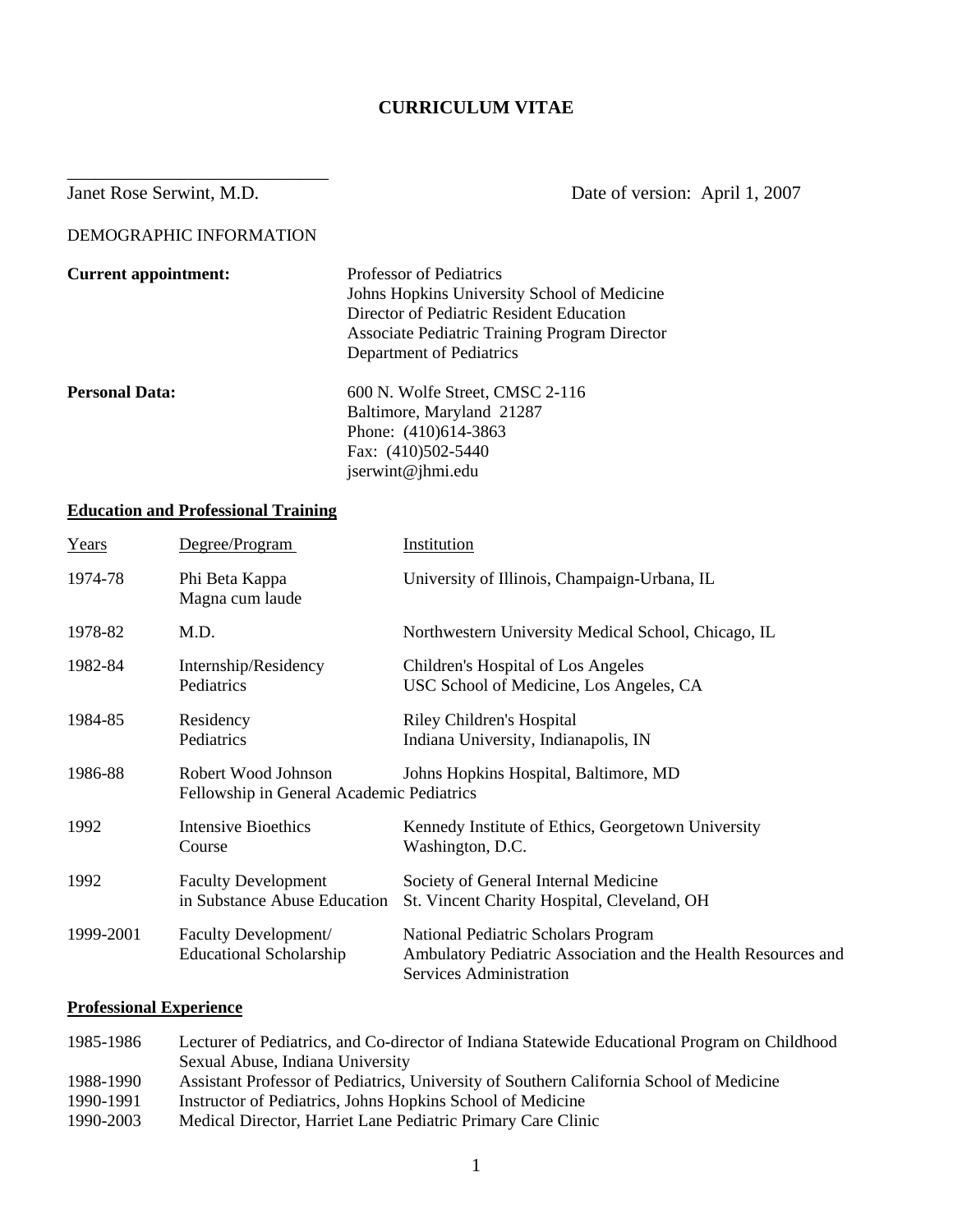| 1990-1996    | Pediatrician, Walter F. Perkins Day Care Center                                                     |
|--------------|-----------------------------------------------------------------------------------------------------|
| 1991-present | Director, Pediatric Primary Care Educational Program, Johns Hopkins Children's Center               |
| 1991-1997    | Assistant Professor of Pediatrics, Johns Hopkins School of Medicine                                 |
| 1998-2005    | Associate Professor of Pediatrics, Johns Hopkins School of Medicine                                 |
| 2000-2001    | Interim Associate Division Head, Division of General Pediatrics; General Pediatric Academic         |
|              | Development Fellowship, Johns Hopkins University School of Medicine                                 |
| 2002-present | Joint appointment, Department of Population and Family Health Sciences, Johns Hopkins Bloomberg     |
|              | School of Public Health                                                                             |
| 2002-present | Network Director, CORNET, Continuity Research Network, Ambulatory Pediatric Association             |
| 2003-present | Adjunct Faculty, Department of Health Care Policy, Center for Injury Research and Policy, Johns     |
|              | Hopkins Bloomberg School of Public Health                                                           |
| 2003-present | Director of Pediatric Resident Education, Department of Pediatrics, Johns Hopkins University School |
|              | of Medicine                                                                                         |
| 2003-present | Associate Pediatric Training Program Director, Department of Pediatrics, Johns Hopkins University   |
|              | School of Medicine                                                                                  |

# **RESEARCH ACTIVITIES**

# **Publications**

Peer-reviewed Scientific Articles

- 1. Monson M, Cole A, Frame J, **Serwint JR**, Alexander J, Jahrling P. Pediatric Lassa Fever: A review of 33 Liberian cases. Am J Trop Med Hyg, 1987;36(2):408-415.
- 2. Hibbard RA, **Serwint JR**, Connolly M. Educational program on evaluation of alleged sexual abuse victims. Child Abuse and Neglect, 1987;11:513-519.
- 3. **Serwint JR**, Wilson MH, Duggan AK, Mellits ED, Baumgardner RA, DeAngelis C. Do postpartum visits by a primary care provider make a difference? Pediatrics, 1991;88(3):444-449.
- 4. **Serwint JR**, Miller RM, Korsch BM. Influenza Type A or B infection in hospitalized pediatric patients: Who should be immunized? AJDC, 1991;145:623-626.
- 5. **Serwint JR**, Miller RM. Why diagnose influenza infections in hospitalized pediatric patients? Pediatr Inf Dis J, 1993;12:200-204.
- 6. **Serwint JR**, Mungo R, Negrete VF, Duggan AK, Korsch BM. Child rearing practices and nursing caries, Pediatrics, 1993;92(2):233-237.
- 7. **Serwint JR**. Pediatrician dependent barriers in influenza vaccine administration, Pediatr Inf Dis J, 1993;12(11):956-958.
- 8. **Serwint JR**, Johnson P. When patients and pediatricians day goodbye in a pediatric resident continuity clinic, Arch Pediatr and Adol Med., 1995;149:812-816.
- 9. Ball TM, **Serwint JR**. Missed opportunities for vaccination and the delivery of preventive care. Arch Pediatr and Adol Med, 1996;150:859-861.
- 10. Davoli C, **Serwint JR**, Chisolm JJ. Asymptomatic children with lead levels > 100ug/dl. Pediatrics, 1996;98(5):965-968.
- 11. **Serwint JR**, Wilson MH, Vogelhut JW, Repke JT, Seidel HM. A randomized controlled trial of prenatal pediatric visits for inner-city families. Pediatrics, 1996;98(6):1069-1075.
- 12. Marcus CL, Curtis S, Koerner CB, Joffe A, **Serwint JR**, Loughlin GM. Evaluation of pulmonary function and polysomnography in obese children and adolescents. Pediatr Pulmonol, 1996;21:176.
- 13. **Serwint JR**, Hall BS, Baldwin RM, Virden JM. Outcomes of annual tuberculosis screening by Mantoux test in high risk children: results from one urban clinic. Pediatrics, 1997;99(4):529-533.
- 14. Hannon PR, Duggan AK, **Serwint JR**, Vogelhut J, Witter F, DeAngelis C. Influence of Depo Provera on duration of breastfeeding in urban mothers. Arch Ped Adol Med, 1997;151:490-496.
- 15. Grant CC, Duggan AK, Andrews JS, **Serwint JR**. The father's role during infancy. Factors that influence maternal expectations. Arch Ped Adol Med, 1997;151:705-711.
- 16. **Serwint JR**, Wasserman BJ, Chernoff RG. The impact on families of pediatric resident departure from a continuity clinic practice: Implications for other health care sites. Arch Ped Adol Med, 1997;151:679-683.
- 17. Treatment of Lead-exposed Children Trial Group. The treatment of lead-exposed children (TLC) trial, design and recruitment for a study of the affects of oral chelation on growth and development in toddlers. Pediatr Perinatal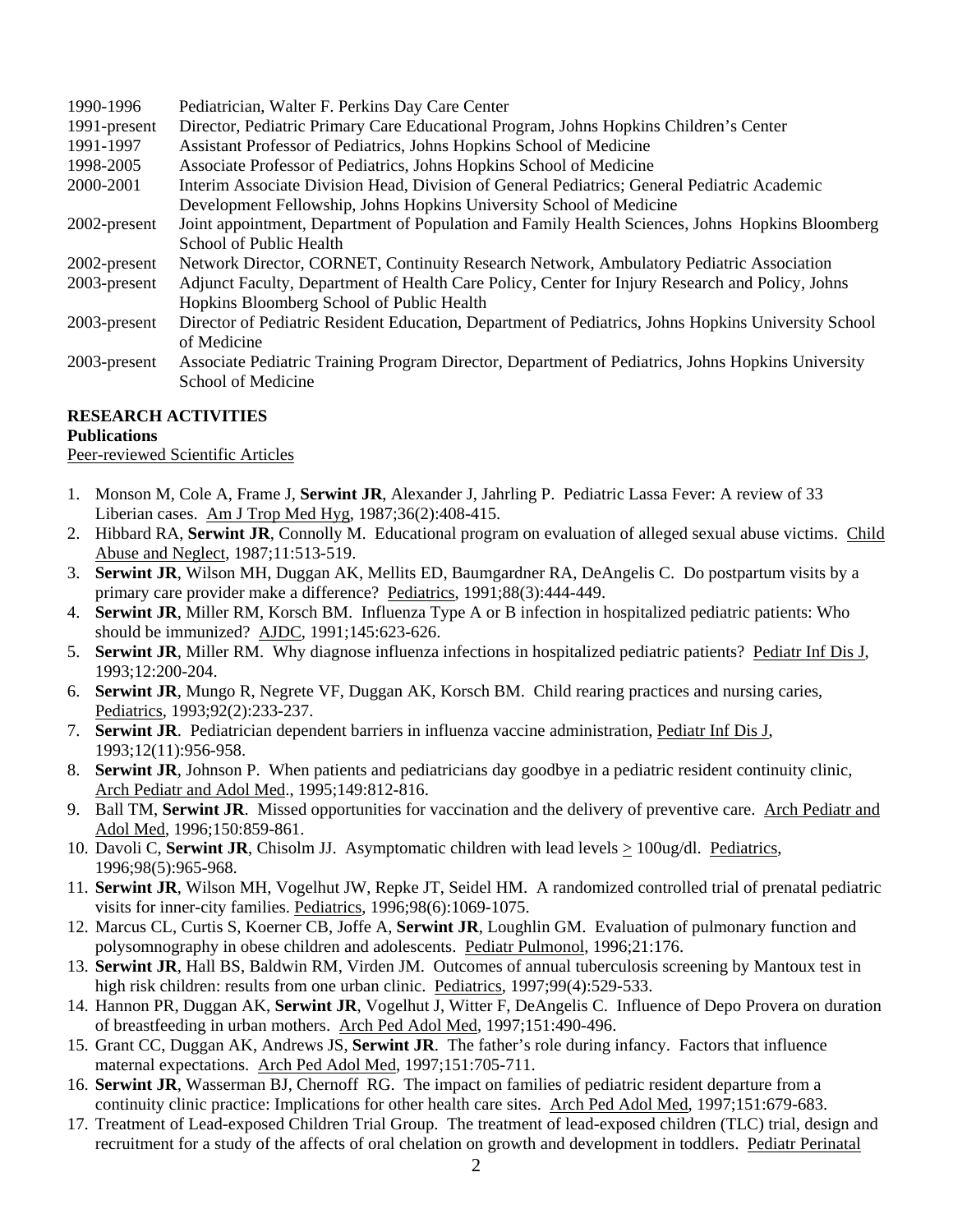Epidemiol, 1998;12:313-333. \* Member of the Treatment of Lead-Exposed Trial Group

- 18. Ghuman JK, Freund L, Reiss A, **Serwint JR**, Folstein S. Early detection of social interaction problems: Development of a social interaction instrument in young children. Developmental and Behavioral Pediatrics, 1998; 19(6):411-419.
- 19. Sithisarankul P, Cadorette M, Davoli CT, **Serwint JR**, Chisolm JJ, Strickland PT. Plasma 5-aminolevulinic acid concentration and lead exposure in children. Environmental Res. 1999;Sec A (80):41-49.
- 20. Wilde JA, McMillan JA, **Serwint JR**, Butler J, O'Riordan MA, Steinhoff MC. Effectiveness of influenza vaccine in health care professionals: A Randomized Trial. JAMA , 1999; 281(10):908-913.
- 21. **Serwint JR**, Kumar G. The impact of patient reassignment on future continuity in a pediatric resident continuity practice. Arch Ped Adol Med, 1999;153:561-564.
- 22. Bernard DW, Goepp JG, Duggan AK, **Serwint JR**, Rowe PC. Is oral albuterol effective for acute cough in nonasthmatic children? Acta Paediatric Scand, 1999;88:465-467.
- 23. Minkovitz CS, Andrews JS, **Serwint JR**. Rehospitalization of children with asthma. Arch Pediatr Adol Med, 1999;153:727-730.
- 24. **Serwint JR**, Damokosh AI, Berger OG, Chisolm JJ, Gunter EW, Jones RL, Rhoads GG, Rogan W. No difference in iron status between children with low and moderate lead exposure. J. Pediatr, 1999;135(1):108-110.
- 25. Drutz JE, **Serwint JR**, Feigelman S, Dumont-Driscoll M. The pediatric continuity experience: Do academic sites still have a role? Arch Pediatr Adolesc Med. 1999; 153:561-564.
- 26. Treatment of Lead-exposed Children (TLC) Trial Group. Safety and efficacy of succimer in toddlers with blood lead levels of 20-44 ug/dL. Pediatric Research. 2000; 48:593-599. \* Member of the Treatment of Lead-exposed Trial Group.
- 27. **Serwint JR**, Dias M, White J. Effects of lead counseling for children with lead levels  $>= 20$  ug/dL: Impact on parental knowledge, attitudes and behavior. Clin Pediatr. 2000;39 (11):643-650.
- 28. Gielen AC, Wilson MEH, McDonald EM, **Serwint JR**, Andrews JS, Hwang WT, Wang MC. Randomized trial of enhanced anticipatory guidance for injury prevention. Arch Pediatr Adolesc Med. 2001;155:42-49.
- 29. Minkovitz CS, Belote AD, Higman SM, **Serwint JR**, Weiner JP. Effectiveness of a practice-based intervention to increase vaccination rates and reduce missed opportunities. Arch Pediatr Adol Med. 2001; 155:382-386.
- 30. Crocetti M, Moghbeli N. **Serwint JR**. Fever phobia revisited. Have parental misconceptions about fever changed in 20 years? Pediatrics. 2001; 107 (6):1241-1246.
- 31. Bogen DL, Krause J, **Serwint JR**. Outcomes of children identified as anemic by routine screening in an inner city clinic. Arch Ped Adol Med. 2001; 155: 366-371.
- 32. **Serwint JR** and the Continuity Clinic Special Interest Group, Ambulatory Pediatric Association. Multi site survey of pediatric residents' continuity experiences: Their perceptions of the clinical and educational opportunities. Pediatrics. 2001; 107 (5): E78,1-11.
- 33. Rogan WJ, Dietrich KN, Ware JH, Dockery DW, Salganik M, Radcliffe J, Jones RL, Ragan NB, Chisolm JJ, Rhoads GG, for the Treatment of Lead-exposed Children Trial Group. The effect of chelation therappy with succimer on neuropsychological development in children exposed to lead. N Engl J Med. 2001; 344 (191):1421- 1426. \*Member of the Treatment of Lead-exposed Trial Group.
- 34. Gunn VL, Taha SH, Liebelt EL, **Serwint JR**. Toxicity of over-the-counter cough and cold medications. Pediatrics. 2001;108 (3): e52,1-5.
- 35. Gielen AC, McDonald EM, Wilson MEH, Hwang WT, **Serwint JR,** Andrews JS, Wang MC. Effects of improved access to safety counseling, products, and home visits on parents' safety practices. Arch Pediatr Adolesc Med. 2002; 156:33-40.
- 36. **Serwint JR**, Rutherford LE, Hutton N, Rowe PC, Barker S, Adamo G. "I learned that no death is routine": Evaluation of a death and bereavement seminar for pediatric residents. Acad Med. 2002; 77(4):278-284.
- 37. Solomon BS, Duggan AK, Webster D, **Serwint JR**. Pediatric resident's attitudes and behaviors related to counseling adolescents and their parents about firearm safety. Arch Pediatr Adolesc Med. 2002; 156: 769-775.
- 38. Johnson KB, **Serwint JR**, Walker A, Faris R, Lee CCK. Assessing the effectiveness of electronic prescribing in pediatrics: The PedsSTEP Project. Top Health Inform Manage, 2002;23(2):57-68.
- 39. McDonald EM, Gielen AC, Trifilett LB, Andrews JS, **Serwint JR**, Wilson MEH. Evaluation activities to strengthen an injury prevention resource center for urban families. Health Promotion Practice. 2003;4(2):129-137.
- 40. El-Kamary SS, **Serwint JR**, Joffe A, Santosham M, Duggan AK. Prevalence of hepatitis c virus infection in urban children*.* J Pediatr. 2003; 143:54-59.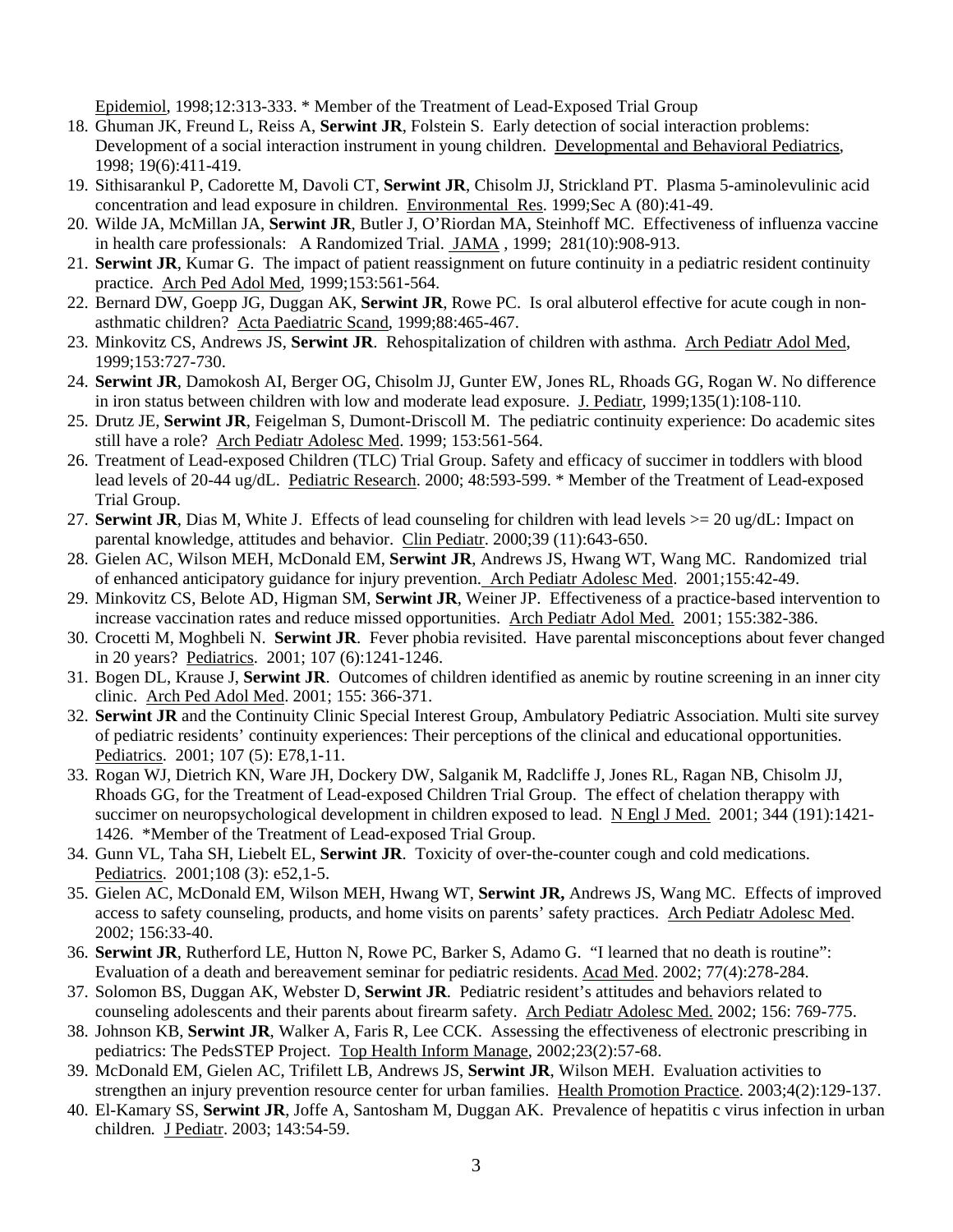- 41. Peng LF, **Serwint JR**. A comparison of breastfed children with nutritional rickets who present during and after the first year of life. Clin Pediatr. 2003. 42 (8):711-717.
- 42. **Serwint JR**, Feigelman S, Dumont-Drisoll M, Collins R, Zhan M, Kittredge D for the CORNET investigators. Factors associated with resident satisfaction with their continuity experience. Ambulatory Ped. 2004;4(1):4-10.
- 43. Spence JT, **Serwint JR**. Secondary prevention of vitamin D-deficiency rickets. Pediatrics. 2004. 113 (1):e70-72.
- 44. Roter DL, Larson S, Shinitzky H, Chernoff R, **Serwint JR**, Adammo G, Wissow L. Use of an innovative video feedback technique to enhance communication skills training. Medical Education, 2004. 38:145-157.
- 45. Lang DM, Butz AM, Duggan AK, **Serwint JR**. Physical activity in urban school-aged children with asthma. Pediatrics. 2004. 113 (4): e341-346.
- 46. Serwint JR. One method of coping. Resident debriefing after the death of a patient. J Pediatr. 2004;145:229-234.
- 47. **Serwint JR**, Nellis ME. Deaths of pediatric patients: Relevance to their medical home, an urban-based primary care clinic. Pediatrics. 2005. 115(1):57-63.
- 48. Johnson KB**, Serwint JR,** Fagan LM, Thompson RD, Wilson MH. Computer based documentation: Effect on parent and physician satisfaction during a pediatric health maintenance encounter. Arch Pediatr Adolesc Med. 2005. 159:250-254.
- 49. McDonald EM, Solomon B, Shields W, **Serwint JR**, Jacobsen H, Weaver NH, Krueter M, Gielen AC. Evaluation of kiosk-based tailoring to promote household safety behaviors in an urban pediatric primary care practice. Patient Education and Counseling, 2005. 58(2):168-181.
- 50. Feigelman S, Olsson J, Drutz J, Dungy CI, Lopreiato J, **Serwint JR** for the Continuity Research Network. Changes in pediatric residents' perception of their continuity experience during their training: a national study. Ambulatory Pediatrics, 2005. 5(4):221-227.
- 51. Frick KD, Milligan RA, White KM, **Serwint JR**, Pugh LC. Nurse-supported breastfeeding promotion: a framework for economic evaluation. Nursing Economics. 23(4): 206-214.
- 52. **Serwint JR**, Dias MM, Chang H, Sharkey M, Walker AR. Outcomes of febrile children presumed to be immunocompetent who present with leukopenia or neutropenia to an ambulatory setting. Clin Pediatr, 2005. 44(7):593-600.
- 53. **Serwint JR**, Rutherford LE, Hutton N. Personal and professional experiences of pediatric residents concerning death. J Palliative Med, 2006. 9(1):70-79.
- 54. McDonald EM, Solomon BS, Shields WC, **Serwint JR**, Wang MC, Gielen AC. Do urban parents' interests in safety topics match their children's injury risks? Health Promotion Practice. 2006. 7(4):388-395.
- 55. **Serwint JR**, Thoma KA, Dabrow SM, Hunt LE, Barratt MS, Shope TR, Darden PM for the CORNET Investigators. Comparing patients seen in pediatric resident continuity clinics and National Ambulatory Medical Care Survey practices: A Study from the Continuity Research Network. Pediatrics. 2006. 118(3):e849-858.
- 56. Balmore D**, Serwint JR,** Ruzek SB, Ludwig S, Giardino AP. Learning behind the scenes: perceptions and observations of role modeling in pediatric residents' continuity experience. Ambulatory Ped. 2007 (2):176-181.

### **Inventions, Patents, Copyrights** none

#### **Extramural Sponsorship**

# **Current**

Grants

| 2003-2006        | Support for Low Income Breastfeeding: Cost and Outcomes               |
|------------------|-----------------------------------------------------------------------|
|                  |                                                                       |
|                  | 1 RO1 NR007675-01A1                                                   |
|                  | National Institute of Nursing Research                                |
|                  | \$1,260,000 (total direct); Current year direct cost: \$349,649       |
|                  | Principal Investigator: Linda Pugh, PhD, RNC                          |
|                  | Role: Co-Principal Investigator: Janet Serwint, MD; 8% salary support |
| $2004$ - present | <b>Cameron Kravitt Foundation</b>                                     |
|                  | Pediatric Resident Education on Death and Dying                       |
|                  | Principal Investigator: Janet Serwint, MD; 5% salary support          |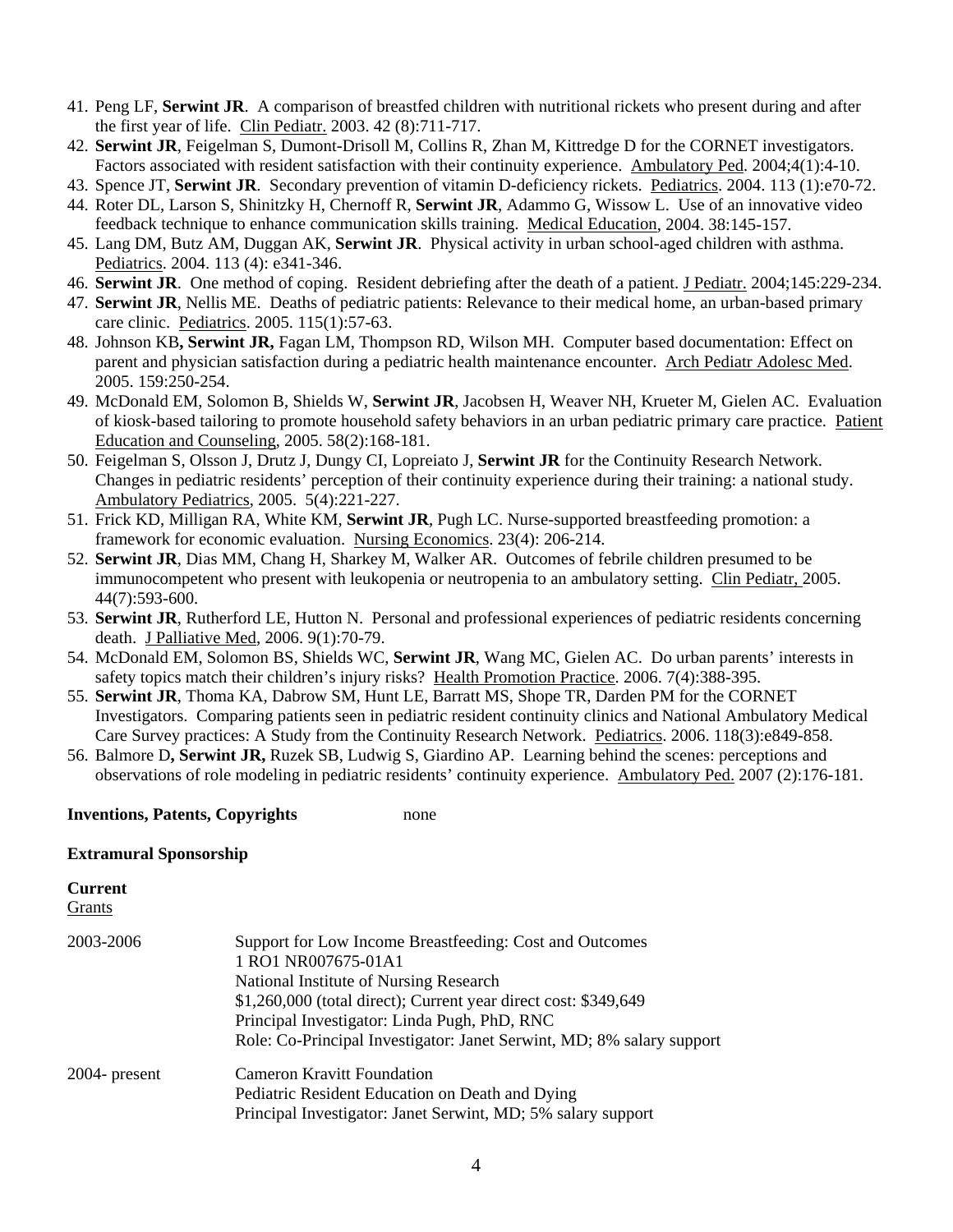| 2005-2009       | Evaluation of a Bright Futures Oral Health Intervention for Pediatric Residents<br>Maternal and Child Health Bureau<br>\$593,100 214 (Total direct)<br>Principal Investigator: Henry Bernstein, DO                                                                                                                                                                                                                                                                                      |
|-----------------|-----------------------------------------------------------------------------------------------------------------------------------------------------------------------------------------------------------------------------------------------------------------------------------------------------------------------------------------------------------------------------------------------------------------------------------------------------------------------------------------|
|                 | Co-Principal Investigator: Janet Serwint, MD; Salary support: 10%                                                                                                                                                                                                                                                                                                                                                                                                                       |
| Other           |                                                                                                                                                                                                                                                                                                                                                                                                                                                                                         |
| 1999-present    | Rear Admiral Ray Conner and Laura Conner<br>Chair in Pediatrics<br>Recipient of Chair, 30% salary support                                                                                                                                                                                                                                                                                                                                                                               |
| <b>Pending</b>  |                                                                                                                                                                                                                                                                                                                                                                                                                                                                                         |
| 2006-2008       | Ecological approach to integrating injury prevention in pediatric visits<br><b>Center for Disease Control</b><br>\$550,214 (Total direct)<br>Principal Investigator: Eileen McDonald, MS<br>Co-Investigator: Janet Serwint, MD; Salary support: 5%                                                                                                                                                                                                                                      |
| 2007-2009       | Improving Probability Judgments by Pediatric Residents<br>National Library of Medicine<br>\$275,000 214 (Total direct)<br>Principal Investigator: Harold Lehmann, MD, PhD<br>Co-Investigator: Janet Serwint, MD, Salary support: 5%                                                                                                                                                                                                                                                     |
| <b>Previous</b> |                                                                                                                                                                                                                                                                                                                                                                                                                                                                                         |
| 1990            | Feeding Practices and Nursing Caries<br>University of Southern California Medical Faculty Women's Research Fund<br>\$2,000 (Total direct)<br>Principal investigator: Janet Serwint, M.D.                                                                                                                                                                                                                                                                                                |
| 1991            | A Randomized Controlled Trial of Pediatric Prenatal Visits for New Mothers Who Attend a Hospital-<br><b>Based Continuity Clinic</b><br>JHH General Clinical Research Center (GCRC)<br>Principal Investigator: Janet Serwint, M.D., (support for research assistant)                                                                                                                                                                                                                     |
| 1992-1996       | Initiative to Decrease Infant Mortality<br><b>Healthy Start Initiative</b><br><b>Baltimore City Health Department</b><br>\$909,050 (Total direct)<br>Principal Investigator of Hopkins site: Janet Serwint, M.D., 25% salary support                                                                                                                                                                                                                                                    |
| 1993-1999       | Toxicity of Lead in Children Trial-Clinical Center Proposal<br>Treatment of Lead-exposed Children (TLC) Trial Group<br>RFP #NO1-ES-9231<br>National Institute of Environmental Health Services<br>\$5,969,581 (Total direct)<br>Principal Investigator: J. Julian Chisolm, M.D.<br>Co-Investigator, Hopkins site: Janet Serwint, M.D.; Total direct costs: \$593,962; Salary support;<br>Year 1,4,5 - 10%, Year 2 - 25%, Year 3 - 20% * Member of Treatment of Lead-Exposed Trial Group |
| 1994-1997       | Injury Prevention in an Urban Pediatric Clinic<br>#1MCJ240638<br>Maternal and Child Health Bureau<br>\$1,181,801 (Total direct)<br>Principal Investigator: Andrea Gielen, ScD,<br>Co-Investigator: Janet Serwint, M.D.; 5% salary support                                                                                                                                                                                                                                               |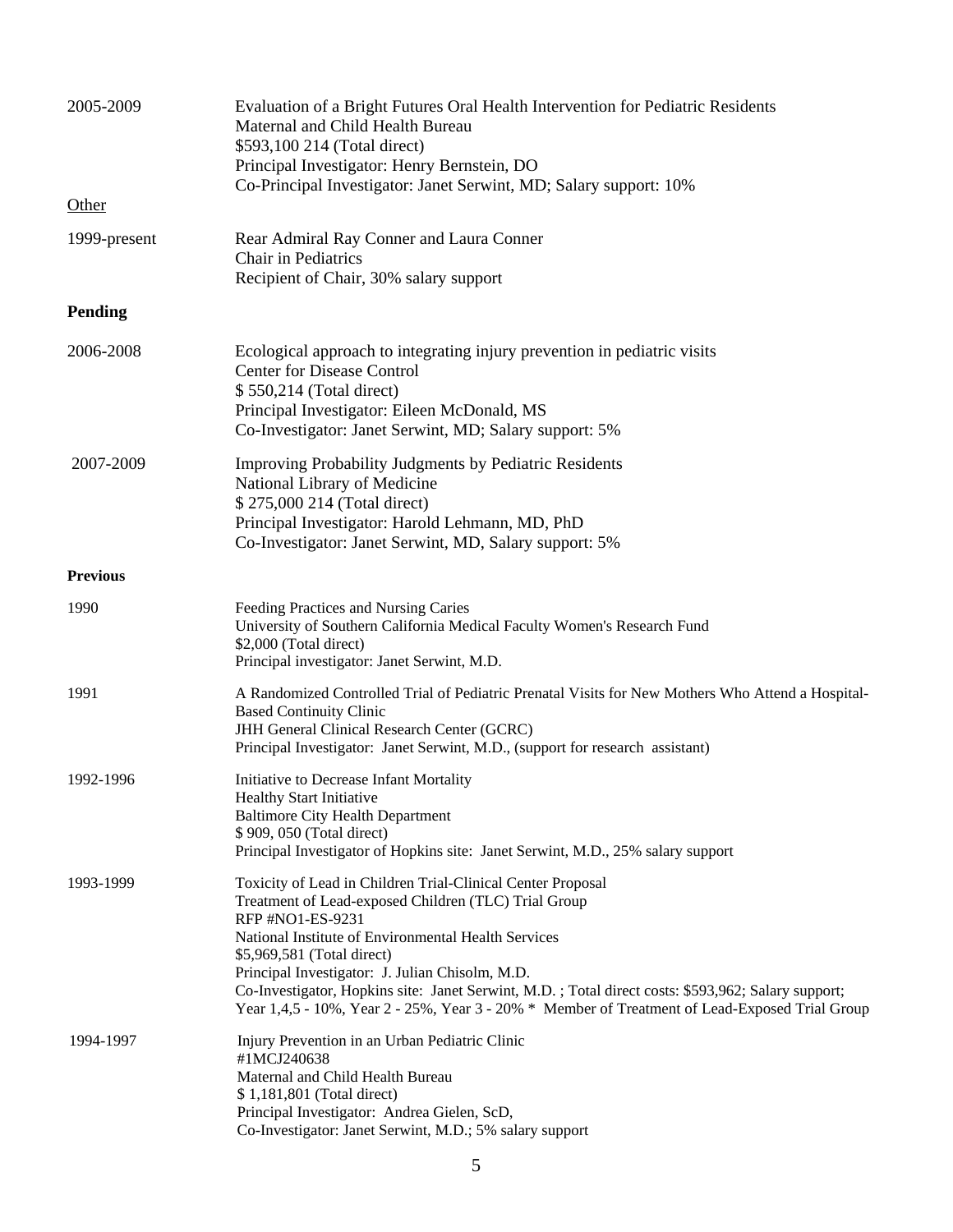| 1999-2000 | Computer-based documentation and provider interaction<br>1R03HS10363<br>Agency for Health Care Policy and Research<br>Principal Investigator: Kevin Johnson, MD<br>Co-Investigator: Janet Serwint, MD, 10% salary support                                                                                        |
|-----------|------------------------------------------------------------------------------------------------------------------------------------------------------------------------------------------------------------------------------------------------------------------------------------------------------------------|
| 1999-2002 | Education to pediatric residents about death and dying issues.<br><b>Cameron Kravitt Foundation Award</b><br>\$15,345 direct cost annually<br>Principal Investigator: Janet Serwint, MD; 10% salary support                                                                                                      |
| 2000-2004 | Injury Control Research Center<br>R49-CCR 302486<br>Center for Disease Control<br>\$905,500 (Total direct); Current year direct cost: \$627,643<br>Principal Investigator: Andrea Gielen, ScD<br>Co-Investigator: Janet Serwint, MD; 5% salary support                                                           |
| 2001-2002 | Operation of a Facility for the Study of Infectious Agents<br>NO1-AI-15444<br>National Institute of Health<br>Principal Investigator: Ruth Karin, MD<br>Co-Investigator: Janet Serwint, MD; 10% salary support                                                                                                   |
| 2001-2004 | Faculty Development in Primary Care<br>1 D14HP 0019-01<br><b>Bureau of Health Professions</b><br>\$1,763,099 (Total direct); Current year direct cost: \$195,995<br>Principal Investigator: Anne Duggan, MD<br>Co-Investigator: Janet Serwint, MD; 8% salary support- 2001; 10% salary support- 2002-2004        |
| 2001-2004 | <b>Evaluating Bayesian Communication of Clinical Trials</b><br>1R01 LM06849-01A2<br>National Institute of Health<br>\$737,500 (Total direct); Current year direct cost: \$237,500<br>Principal Investigator: Harold Lehman, MD, PhD<br>Co-Investigator: Janet Serwint, MD; 2% salary support                     |
| 2001-2005 | Impact of Electronic Prescribing on Medication Error in Ambulatory Pediatrics<br>R18 HS 11868<br>Agency for Healthcare Research and Quality<br>\$686,681(Total direct); Current year direct cost: 219,798<br>Principal Investigator: Kevin Johnson, MD<br>Co-Investigator: Janet Serwint, MD; 10% salary support |
| 2002-2003 | Impact of Death on Pediatric Health Care Professionals in Kampala<br>Uganda Tilghman Traveling Fellowship Award<br>Johns Hopkins University School of Medicine<br>\$ 6,800 (Total direct)<br>Principal Investigator: Janet Serwint, MD                                                                           |
| 2002-2004 | <b>CORNET-</b> Development of a Continuity Research Network<br>1 R21 HS013582-01<br>Agency for Healthcare Research and Quality<br>\$100,000 (Total direct); Current year direct cost: \$50,000<br>Principal Investigator: Janet Serwint, MD; 10% salary support                                                  |

**Research Program Building/Leadership** none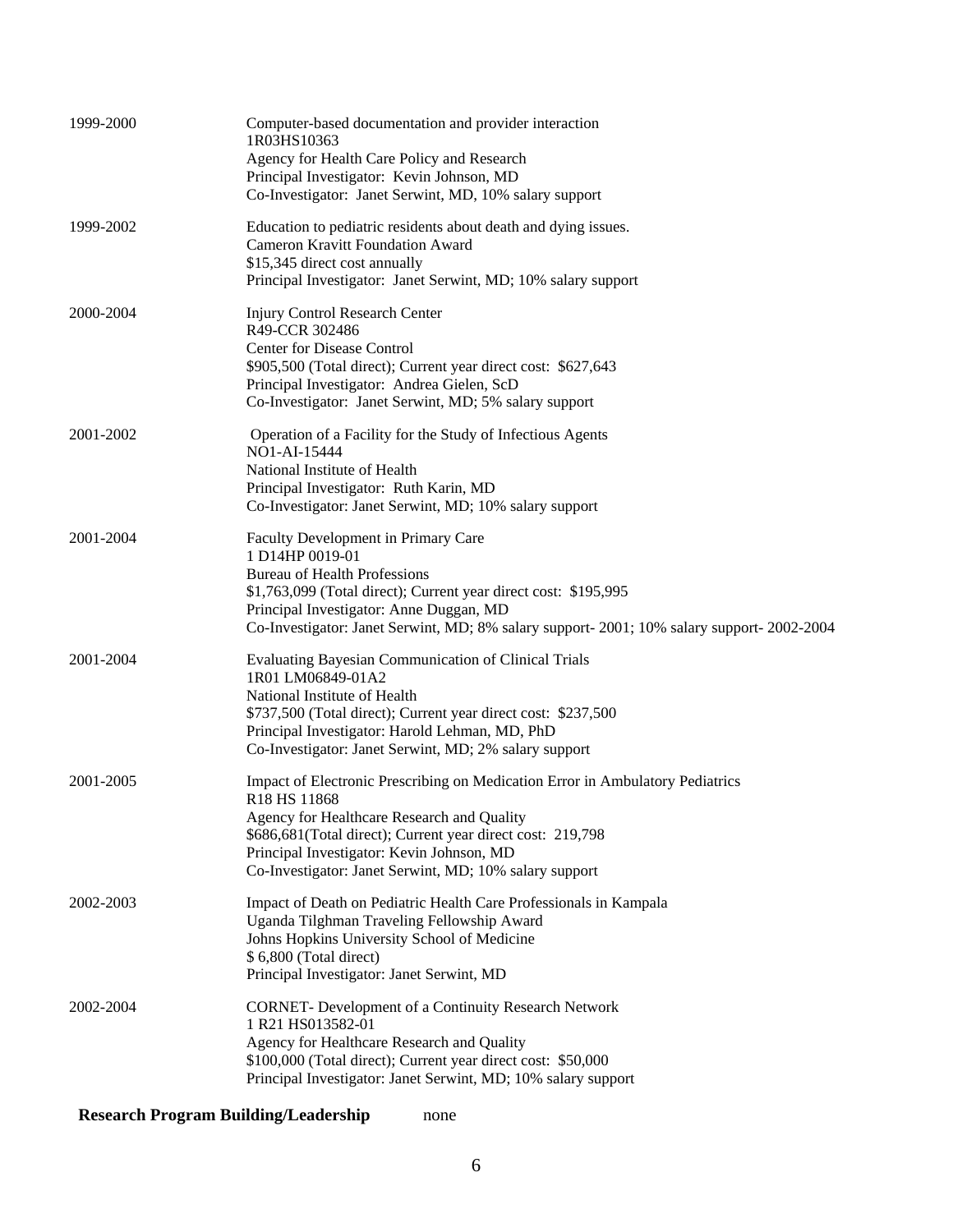# **EDUCATIONAL ACTIVITIES**

### **Educational Publications**

Review Articles/ Non Peer-Review/Editorials

- 1. **Serwint JR**. When a child dies. Contemp Pediatr, 1995;12(3):55-76.
- 2. **Serwint JR**. The final home visit. Contemp Pediatr, 1998;15(6):137-142.
- 3. **Serwint JR**, Seidel HM. Communication: The key to effective consultation. Contemp Pediatr, 1999; 16(10): 138-152.
- 4. **Serwint JR**, Rutherford L. Sharing bad news with parents. Contemp Pediatr, 2000;17(3):45-66.
- 5. **Serwint JR**. The use of standardized patients in pediatric residency training in palliative care: Anatomy of a standardized patient case scenario. J Palliative Med. 2002; 5(1):146-153.
- 6. **Serwint JR**. A few months to live: different paths to life's end. Books of note. Acad Med. 2002; 77 (11):1178.
- 7. **Serwint JR**. The Pediatric Prenatal Visit. Pediatrics in Rev. 2003. 24 (1):
- 8. **Serwint JR**. Physician Wellness: Physicians must address emotional toll of patient's death. AAP News. (8/ 2004, 81.
- 9. Milligan RA, Low G, Spatz DL, Brooks LM**, Serwint JR,** Pugh LC. Offering breastfeeding mothers advice on contraception. Contemporary OB/GYN. 2004. 49 (10):72-78.
- 10. Crocetti M, T, **Serwint JR**. Fever: Separating fact from fiction. Contemp Pediatr. 2005. 22(1):34-42.
- 11. Fink DL, **Serwint JR**. The knotty problem in an infant girl's groin. Pediatric Puzzler. Contemp Pediatr. 2005. 22(7):22-29.
- 12. Johnson KB, **Serwint JR**, Faganm LA, Thompson RE, Wilson MH. Form or function: Design considerations for electronic prescription writing tools. Human Computer Interaction (HCI) Proceedings, 2005.
- 13. Siberry G, Hansen D, **Serwint JR,** Yeh J. Between a rock and a hard place: a 3 year old with buttock pain. Contemp Pediatr. 2007 Aug; 24(8):29-33.

### Pediatrics In Review, In Brief- Consulting Editor

- 1/06 Wilson WG, Serwint JR. Retinoblastoma
- 2/06 Collier Dn, Billings C, Serwint JR. Non-steroidal anti-inflammatory drugs and abdominal pain
- 2/06 Stone K, Serwint JR. Otitis externa.
- 2/06 Bundy D, Serwint JR. Vesicoureteral reflux
- 6/06 Dudas R, Serwint JR. Retropharyngeal abscess
- 8/06 Eldridge D, Hillenbrand K, Serwint JR. Hallucinogens
- 9/06 Fireman L, Serwint JR. Colic
- 12/06 Lawless M, Serwint JR. The foreskin
- 12/06 Savage RR, Valvich C, Serwint JR. Hematoma of the nasal septum
- 4/07 Neuspiel DR, Serwint JR. Marijuana

#### Letters to the Editor

- 1. **Serwint JR**. Reply letter to the editor. Pediatrician dependent barriers in influenza vaccine administration, Pediatr Inf Dis J, 1994;13(4):338.
- 2. **Serwint JR**, letter to the editor, Efficacy of albuterol in the management of bronchiolitis, Pediatrics, 1995; 95(2):320.
- 3. Minkovitz CS, Andrews JS, **Serwint JR**, letter to the editor. What prevents hospitalizations and relapse from asthma? Arch Pediatr Adol Med, 2000;154:92-93.
- 4. **Serwint JR**, letter to the editor. Iron deficiency in children with lead exposure. J. Pediatr. 2000;137 (3):441.
- 5. **Serwint JR**. Reply- Letter to the editor. Sharing bad news with parents. Contemp Pediatr. 2000; 17(10): 16.
- 6. **Serwint JR**. Reply-Letter to the editor. Sharing bad news with parents. Contemp Pediatr. 2000; 17 (10):16-20.
- 7. **Serwint JR**, Feigelman S, Dumont-Driscoll M, CORNET Research Network, letter to the editor. Listing contributions of investigators in research groups. JAMA. 2003; 289 (17):2212.
- 8**. Serwint JR**, Nellis ME. Reply-Letter to the editor. Primary care pediatricians and child deaths. Pediatrics. 2005;116:1053.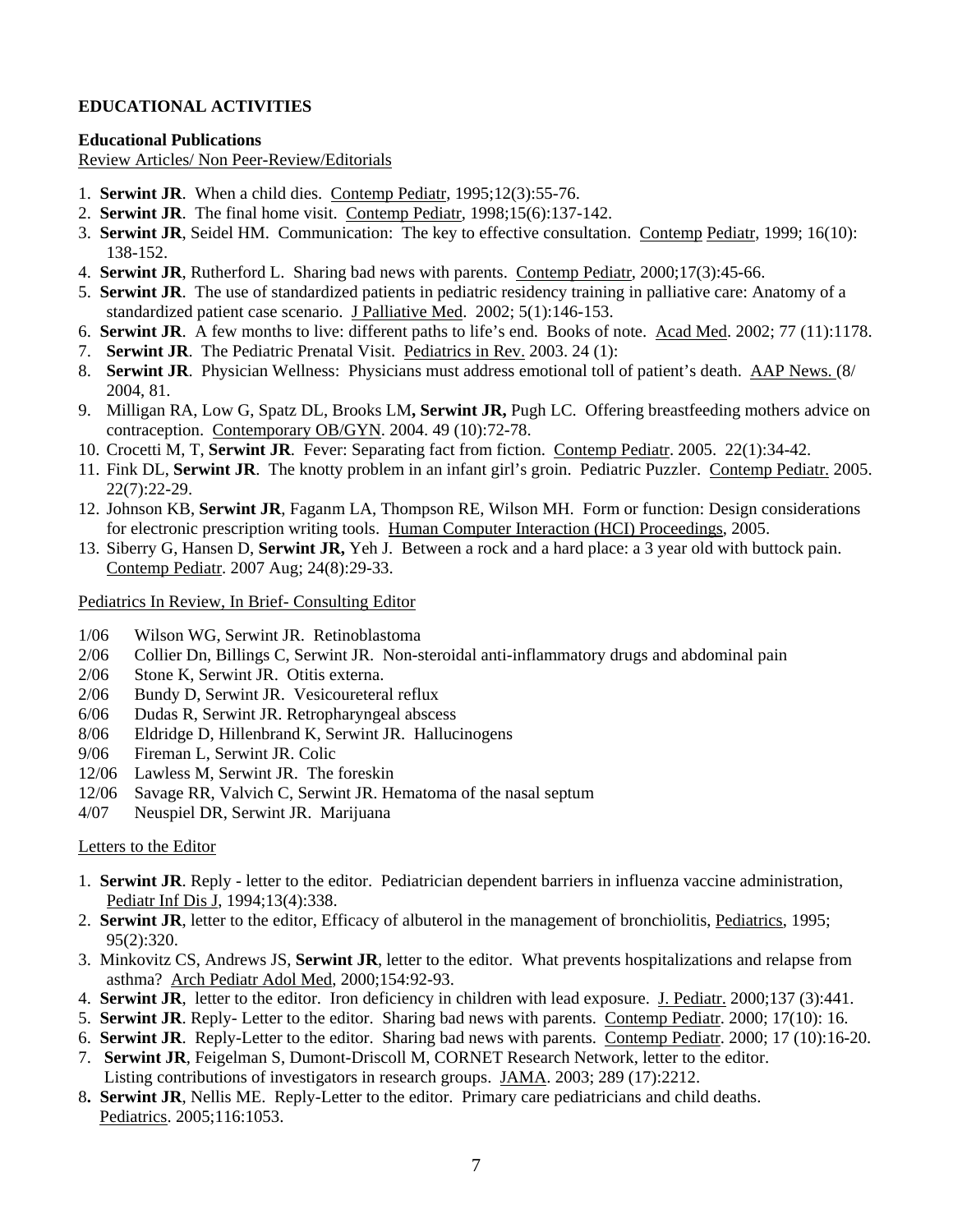### Book Chapters, Monographs

- 1. **Serwint JR**. In the beginning: the prenatal and postpartum visits. Newborn infant curriculum for pediatric residents. Johns Hopkins University. 1992:1-121.
- 2. Rutherford L, **Serwint JR**. The art of giving bad news sensitively. A curriculum on death and dying. American Academy of Pediatrics, 1998;1-61.
- 3. **Serwint JR**, Drutz JE, Algranati PS, Collins RL, Davis WS, Dumont-Driscoll M, Kittredge D. Olsson JM. "California Dreamin". Testing the research waters in continuity clinic. Baltimore MD. APA Continuity Clinic Task Force Manual for Worskhop Participants, 1995:1-62.
- 4. Drutz JE, Algranati PS, Collins RL, Davis WS, Dumont-Driscoll M, Feigelman S, Kittredge D, Olsson JM, **Serwint JR**. Manual for Continuity Clinic Directors. Ambulatory Pediatrics Association, 1999:1-183.
- 5. **Serwint JR.** Chapter 17 on "Separation and Loss". In Nelson Textbook of Pediatrics- 18<sup>th</sup> edition. Kliegman RM, Behrman RE, Jenson HB, Stanton B, (Eds), Saunders, Elsevier, Philadelphia, PA. 2007.

### Internet Sites

**1. Serwint JR,** Rutherford L. Death and Bereavement Seminar. End of Life Physician Education Resource Center (EPERC) on [http://www.eperc.mcw.edu.](http://www.eperc.mcw.edu/)

### **Teaching:**

#### Institutional

| 2004-2006 | The Healer's Art Course. Second year medical students, Johns Hopkins University School of |
|-----------|-------------------------------------------------------------------------------------------|
|           | Medicine. One of 9 facilitators for course.                                               |

### Classroom instruction

| 1992-present | "Current concepts in bacteremia." Monthly talk during HLC (Harriet Lane Clinic) acute care<br>rotation.                    |
|--------------|----------------------------------------------------------------------------------------------------------------------------|
| 1992-present | "International health," presented 4 times a year during HLC acute care rotation.                                           |
| 1992-present | "Housestaff journal club" - monthly presentation during HLC acute care rotation.                                           |
|              | Primary facilitator 1992-2003, Co-facilitator from 2003- present.                                                          |
| 1992-2001    | "Case Conference" organization of interesting cases- monthly during acute care rotation.                                   |
| 1993-2002    | "Update on immunizations"- Medical student lecture series, every 6 weeks.                                                  |
| 1993-2002    | "Everything you ever wanted to know about teeth and were afraid to ask." Medical student<br>lecture series, every 6 weeks. |
| 1993-1994    | "Breast Feeding: anatomy, physiology and milk volume" in Lactation Course, Johns Hopkins                                   |
|              | School of Hygiene and Public Health, Baltimore, MD, (4/6/93/1/24/94)                                                       |
| 1993         | "Lead toxicity and screening tests" in Physician in Society Course, Medical Student                                        |
|              | Curriculum, Johns Hopkins University School of Medicine, Baltimore, MD, (4/7/93)                                           |
| 1994         | "Primary and secondary prevention in lead toxicity," in Physician in Society Course, Medical                               |
|              | School Curriculum, Johns Hopkins Hospital, Baltimore, MD, (10/11/94).                                                      |
| 1994-1996    | "Common respiratory problems in children" in Diagnosis and Illness Management in                                           |
|              | Pediatrics, Curriculum for Nurse Practitioners, Johns Hopkins Hospital, School of Nursing,                                 |
| 1994-2000    | "When Doctors and patients say good-Bye," Termination Issues in the Continuity Clinic,                                     |
|              | Roundtable Discussion in conjunction with Robin Chernoff, MD, Housestaff Noon                                              |
|              | Conference, Johns Hopkins Hospital, Baltimore, MD.                                                                         |
| 1995-1998    | "Common newborn problems; resident family feud." Housestaff Case Management                                                |
|              | Conference, Johns Hopkins Hospital, Baltimore, MD.                                                                         |
| 1995-1999    | Teaching effective communication skills. In collaboration with Harold Shinitzky, PhD and                                   |
|              | Robin Chernoff, MD, HLC acute care rotation.                                                                               |
| 1995-present | "Cough and cold medications," Monthly talk during HLC acute care rotation.                                                 |
| 1995-present | Death and bereavement seminar, Organizer and facilitator of day long seminar held annually                                 |
|              | for second year pediatric residents.                                                                                       |
| 1995-present | "Visual diagnosis," Slide presentation of interesting physical findings- twice monthly during                              |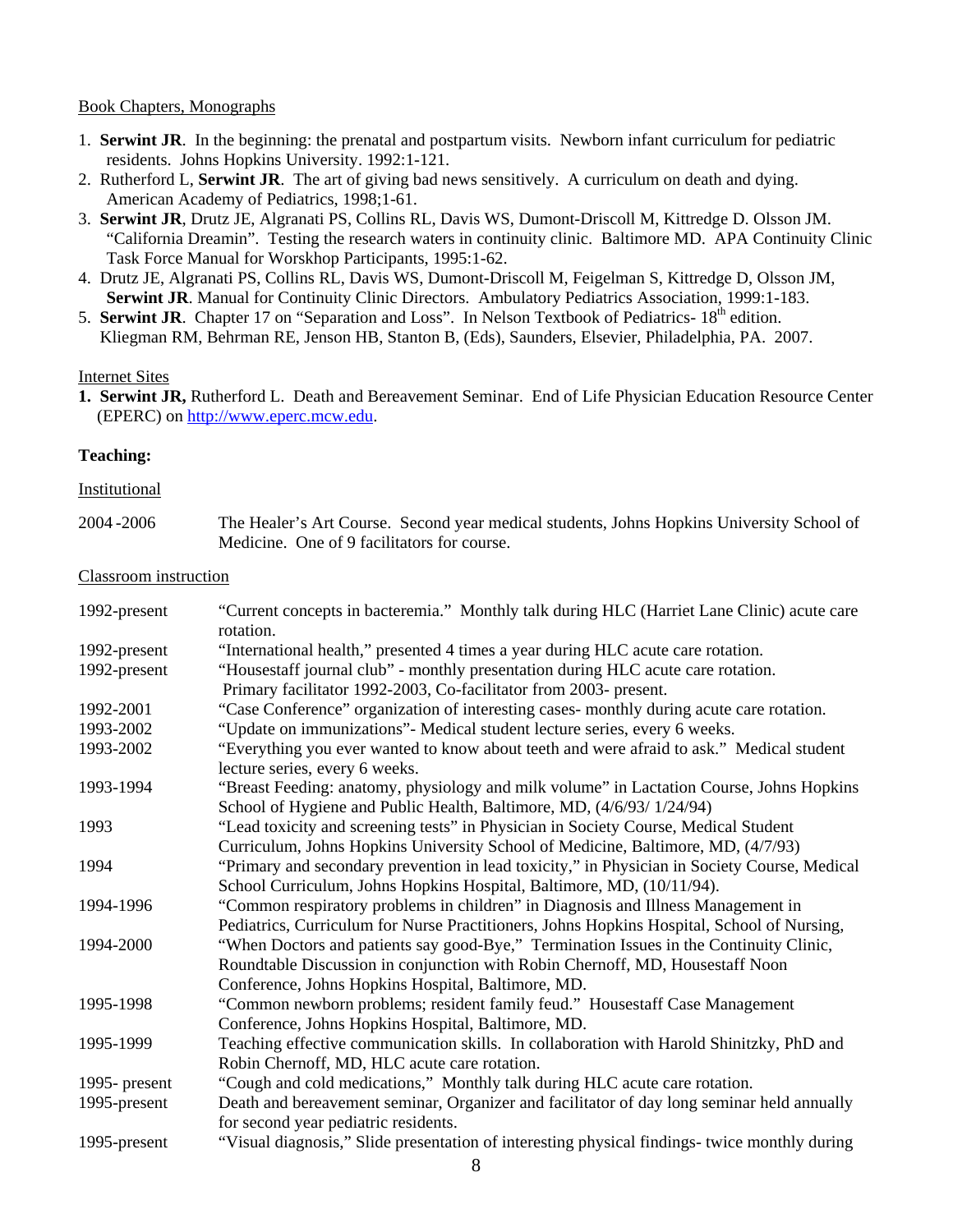| 1996- present<br>1998-present | HLC acute care rotation.<br>"Fever," Annual housestaff noon conference.<br>Teaching pediatric residents to be better teachers; Co-organizer with Chief Residents and<br>Program Director; series of 5 sessions for supervisory residents.                                                                                                                                                                      |
|-------------------------------|----------------------------------------------------------------------------------------------------------------------------------------------------------------------------------------------------------------------------------------------------------------------------------------------------------------------------------------------------------------------------------------------------------------|
| 1999-2003                     | "Otitis media," Monthly talk during HLC acute care rotation.                                                                                                                                                                                                                                                                                                                                                   |
| Clinical Instruction          |                                                                                                                                                                                                                                                                                                                                                                                                                |
| 1990-present                  | Continuity Preceptor for pediatric housestaff in HLC Clinic; 1-2 half days per week. Prepare<br>and conduct weekly didactic teaching sessions, supervise care of patients, perform chart review<br>of care and documentation.                                                                                                                                                                                  |
| 1990-present<br>1990-present  | Acute care preceptor in HLC Clinic; 1-2 half days per week.<br>Inpatient ward attending; 1 month per year.                                                                                                                                                                                                                                                                                                     |
| 1990-present                  | General Pediatrics inpatient attending; 1 month per year.                                                                                                                                                                                                                                                                                                                                                      |
| 1992-present                  | Precept pediatric residents at the ARK, a day care center for children in homeless shelters; 2<br>half days per month.                                                                                                                                                                                                                                                                                         |
| 1992-present                  | Conduct mid-month and end of month feedback to housestaff on the acute care<br>rotation.                                                                                                                                                                                                                                                                                                                       |
| 1993-present                  | Observe each of the interns (2) while they take a history and perform a physical exam during<br>the acute care rotation. Then observe them presenting to their senior resident. Feedback is<br>given to each intern about their interactions with patients, and to the senior residents about<br>their teaching.                                                                                               |
| $2005 -$                      | Observe each of the continuity residents in the continuity session for which I precept and<br>perform a Structured Clinical Observation. Feedback is then given to the resident                                                                                                                                                                                                                                |
| <b>CME</b> Instruction        |                                                                                                                                                                                                                                                                                                                                                                                                                |
| 1992                          | "Prevention and control of influenza," Pediatrics for the Practitioner, Johns Hopkins<br>University School of Medicine, Baltimore, MD, 9/17/92.                                                                                                                                                                                                                                                                |
| 1993                          | "Controversies in lead screening." Pediatrics for the Practitioner, Johns Hopkins University<br>School of Medicine, Baltimore, MD, 9/10/93.                                                                                                                                                                                                                                                                    |
| 1994                          | "Health supervision workshop." Co-facilitated with J Andrews and R Chernoff, Pediatrics for<br>the Practitioner, Johns Hopkins University School of Medicine, 9/29/94                                                                                                                                                                                                                                          |
| 1995                          | "Health supervision workshop." Co-facilitated with J Andrews and R Chernoff, Pediatrics for<br>the Practitioner, Johns Hopkins University School of Medicine, 9/21/95.                                                                                                                                                                                                                                         |
| 1998                          | "Update on lead screening ." Pediatrics for the Practitioner, Johns Hopkins University School<br>of Medicine, Baltimore, MD, 9/17/98                                                                                                                                                                                                                                                                           |
| 2005                          | "Over the Counter Cough and Cold Preparations." Pediatrics for the Practitioner. Johns<br>Hopkins University School of Medicine, 9/2/6/05                                                                                                                                                                                                                                                                      |
| <b>Mentoring</b>              |                                                                                                                                                                                                                                                                                                                                                                                                                |
| 1988-1990                     | Ross Miller, MD. Staff Pediatrician, Los Angeles Free Clinic. Mentor for clinical research<br>project. Resulted in publications in American Journal of Diseases in Children and Pediatric<br>Infectious Disease Journal.                                                                                                                                                                                       |
| 2000                          | Michael Crocetti, MD. Director of Pediatrics, Johns Hopkins Bayview Medical Center,<br>Assistant Professor of Pediatrics, Johns Hopkins University School of Medicine. Mentor for<br>clinical research project on fever phobia. Resulted in APA poster presentation and publication<br>in Pediatrics. A second project comparing ethnic differences in fever phobia to be published in<br>Clinical Pediatrics. |
| 2003-present                  | Scott Krugman, MD. Chairman, Department of Pediatrics, Franklin Square Hospital<br>Center, Clinical Associate Professor of Pediatrics, University of Maryland School of Medicine.<br>Mentor for clinical research project: Quality of care in pediatric residency continuity practices.                                                                                                                        |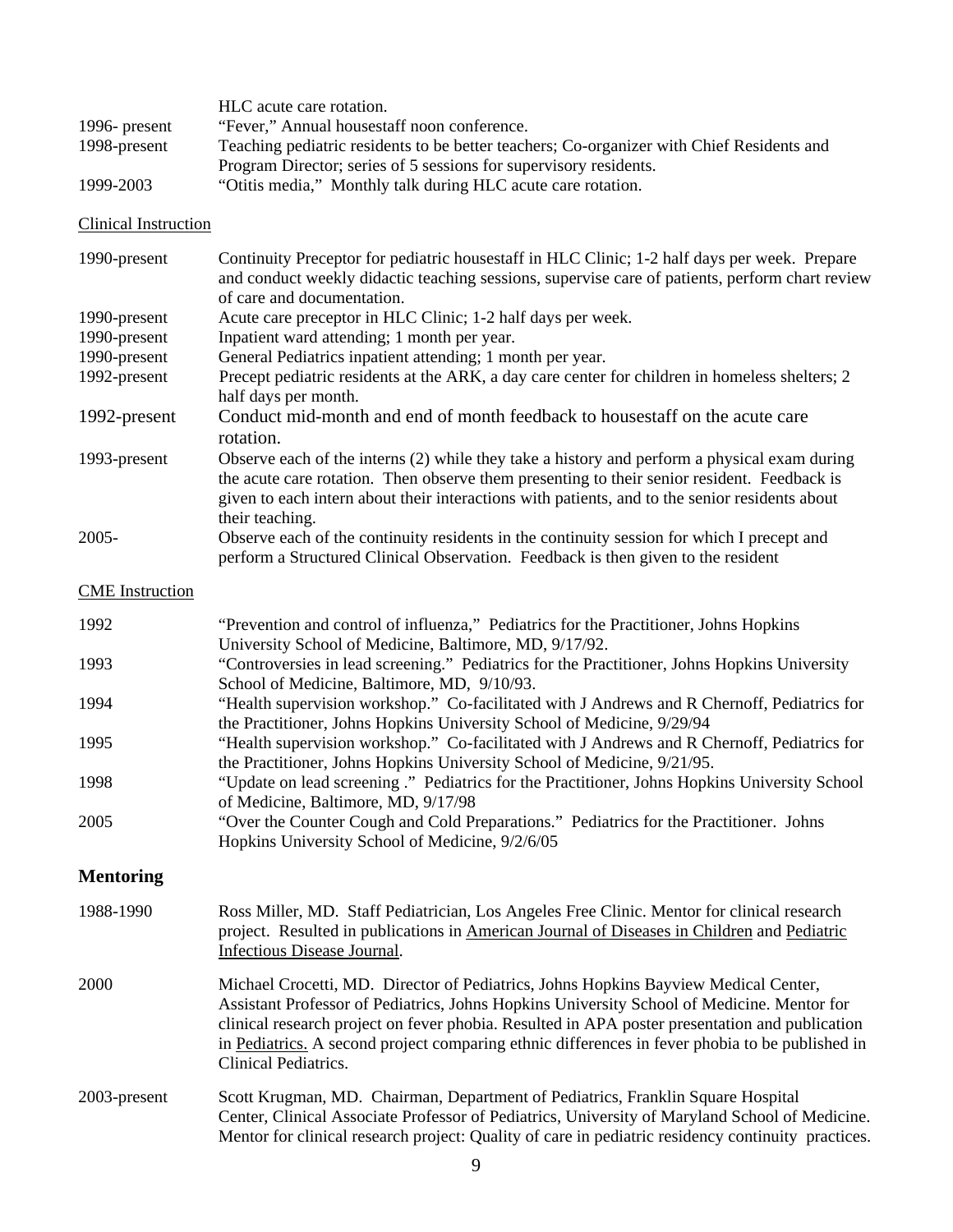|                | Received 2004 APA Young Investigator's Award. Project completed within the CORNET<br>research network. Manuscripts published in Pediatrics, Clinical Pediatrics and Academic<br>Pediatrics.                                                                                                                                                                                                     |
|----------------|-------------------------------------------------------------------------------------------------------------------------------------------------------------------------------------------------------------------------------------------------------------------------------------------------------------------------------------------------------------------------------------------------|
| 2004-present   | Karen Zimmer, MD. Assistant Professor of Pediatrics, Johns Hopkins University School of<br>Medicine. Mentor for educational project on "Dissemination of Structured Clinical<br>Observations to the Continuity Setting." Recipient of funding from the Association of<br>Pediatric Program Directors. Platform and poster selected for 2007 PAS meeting. Manuscript<br>published in Pediatrics. |
| 2006-present   | Barry Solomon, MD, MPH. Assistant Professor of Pediatrics, Johns Hopkins University<br>School of Medicine. Mentor for educational scholarship. Selected for APA Educational<br>Scholars, "Incorporating Mental Health Services into an Ambulatory Pediatric Clinic."<br>Multiple presentations at 2008 and 2009 PAS meetings.                                                                   |
| <b>Fellows</b> |                                                                                                                                                                                                                                                                                                                                                                                                 |
| 1993-1994      | James Wilde, MD. Section Chief and Director, Pediatric Emergency Medicine, Associate<br>Professor of Pediatrics and Emergency Medicine, Medical College of Georgia. Mentor for<br>clinical research project. Resulted in APA poster session and publication in Archives of<br>Pediatrics and Adolescent Medicine.                                                                               |
| 1995-1996      | Patricia Hannon, MD. Associate Professor of Pediatrics, University of Illinois-Chicago,<br>School of Medicine. Mentor for clinical research project. Resulted in APA poster presentation<br>and publication in Archives of Pediatrics and Adolescent Medicine.                                                                                                                                  |
| 1997-1998      | Debra Bogen, MD. Assistant Professor of Pediatrics, University of Pittsburgh School of<br>Medicine. Mentor for clinical research project. Resulted in APA poster presentation and<br>publication in Archives of Pediatrics and Adolescent Medicine.                                                                                                                                             |
| 1999-2000      | Timothy Shope, MD, MPH. Assistant Professor of Pediatrics, Uniformed Services University<br>of the Health Sciences. Mentor for clinical research project. Resulted in APA poster<br>presentation.                                                                                                                                                                                               |
| 1999-2002      | David Lang, MD. Staff Clinician, National Institutes of Health. Mentor for clinical research<br>project. Resulted in funding from the Thomas Wilson Sanitarium, Baltimore, MD. Finalist for<br>the 2002 APA Young Investigator's Award. Resulted in APA platform presentation and poster<br>and publication in Pediatrics.                                                                      |
| 1999-2002      | Samer El-Kamary, MD. Assistant Professor of Pediatrics, University of Maryland School of<br>Medicine. Mentor for clinical research project. Resulted in funding from the Thomas Wilson<br>Sanitarium, Baltimore, MD, APA poster, and publication in Journal of Pediatrics.                                                                                                                      |
| 1999-2002      | Barry Solomon, MD. Assistant Professor of Pediatrics, Johns Hopkins University School of<br>Medicine. Mentor for clinical research project. Resulted in funding from the Thomas Wilson<br>Sanitarium, Baltimore, MD. Awarded the APA Region IV Special Projects Research Award.<br>Resulted in APA presentation and publication in Archives of Pediatrics and Adolescent<br>Medicine.           |
| 2003-present   | Catherine Nelson, MD, MPH. General Academic Pediatric Fellow. Mentor for fellowship<br>and clinical research project: "Communication Between home visitors, parents and<br>pediatricians within the medical home." Received 2004 APA Young Investigator Award.<br>Resulted in PAS presentation. Manuscript to be published in Clinical Pediatrics.                                              |
| 2003-present   | Kimberly Stone, MD, MPH. General Academic Pediatric Fellow. Mentor for fellowship and<br>clinical research project: "Implementation of an injury prevention curriculum within a home<br>visitation program." Awarded funding through the Thomas Wilson Sanitarium. Manuscript                                                                                                                   |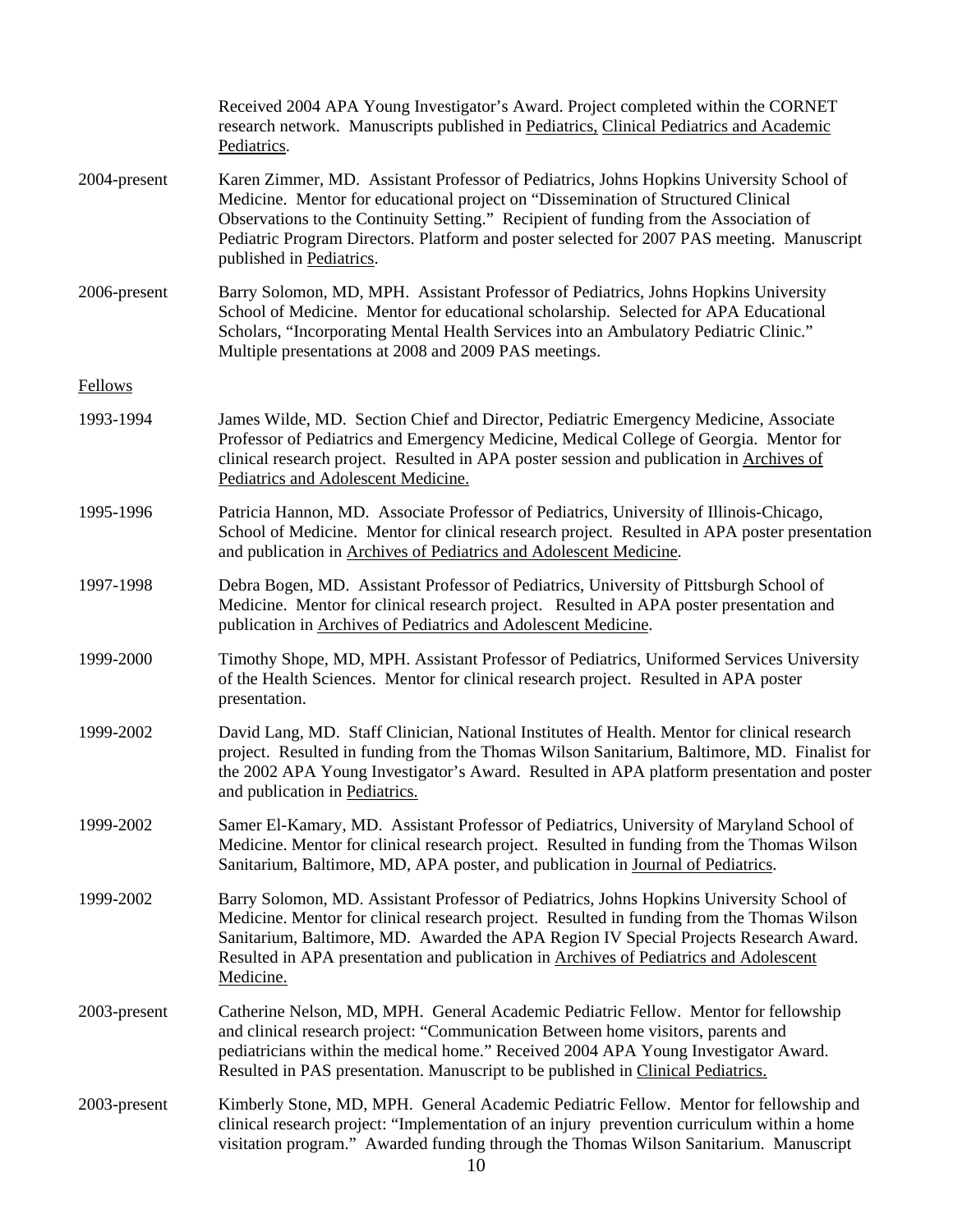accepted in Pediatrics.

| 2004-present            | Arvin Garg, MD, MPH. General Academic Pediatric Fellow. Mentor for fellowship and<br>clinical research project: "Self-efficacy of pediatricians in smoking cessation. Also mentor for<br>primary data collection for "Implementation and Evaluation of a Family Psychosocial Survey<br>during Well Child Care Visits, the WE CARE study". Finalist for the 2006 APA Young<br>Investigator Award, receipt of grant funding from the Commonwealth Fund. Recipient of the<br>Society for Pediatric Research Fellowship Award for Clinical Research. Recipient of Johns<br>Hopkins University Schwenker Award for Pediatric Research. Platform and 2 poster<br>presentations at the 2007 PAS meeting. Manuscript accepted in Pediatrics and Clinical<br>Pediatrics. |
|-------------------------|-----------------------------------------------------------------------------------------------------------------------------------------------------------------------------------------------------------------------------------------------------------------------------------------------------------------------------------------------------------------------------------------------------------------------------------------------------------------------------------------------------------------------------------------------------------------------------------------------------------------------------------------------------------------------------------------------------------------------------------------------------------------|
| 2004-present            | Megan McCabe, MD. Division of Anesthesia and Critical Care Medicine. Mentor for project,<br>"Improving Pediatric Trainees Approaches to Death and Dying: a Study of Current Pediatric<br>End of Life Experiences. Finalist for the 2007 APA Young Investigator Award. Recipient of<br>funding from the APPD. Presentations at PAS meetings, 2005 and 2006. Manuscript published<br>in Pediatrics.                                                                                                                                                                                                                                                                                                                                                               |
| 2006-present            | Raquel Hernandez, MD, MPH. Addressing obesity issues in preschool children. Comparisons<br>of ethnic diversity. Recipient of funding through the Thomas Wilson Sanitarium. Manuscript<br>published in Clinical Pediatrics.                                                                                                                                                                                                                                                                                                                                                                                                                                                                                                                                      |
| Residents               |                                                                                                                                                                                                                                                                                                                                                                                                                                                                                                                                                                                                                                                                                                                                                                 |
| 1997                    | Susan Chaitovitz, MD. Staff Pediatrician in private practice. Mentor for clinical research<br>project. Resulted in APA poster presentation.                                                                                                                                                                                                                                                                                                                                                                                                                                                                                                                                                                                                                     |
| 1998                    | Magna Dias, MD. Staff Pediatrician, Children's Hospital of Philadelphia Connection at Shore<br>Memorial Hospital. Mentor for clinical research project. Resulted in APA poster presentation.<br>Resulted in publication in Clinical Pediatrics.                                                                                                                                                                                                                                                                                                                                                                                                                                                                                                                 |
| 1999-2000               | Veronica Gunn, MD. Assistant Professor of Pediatrics, Vanderbilt University School of<br>Medicine. Mentor for clinical research project. Resulted in publication in Pediatrics.                                                                                                                                                                                                                                                                                                                                                                                                                                                                                                                                                                                 |
| 2006-present            | Megan Tschudy, MD and Rheanna Platt, MD. Project to incorporate home visits into the<br>pediatric resident curriculum. Funding obtained from the Thomas Wilson Sanitarium and the<br>Johns Hopkins Special Projects. Poster presentation at the 2009 APPD meeting.                                                                                                                                                                                                                                                                                                                                                                                                                                                                                              |
| <b>Medical Students</b> |                                                                                                                                                                                                                                                                                                                                                                                                                                                                                                                                                                                                                                                                                                                                                                 |
| 1995-1996               | Gaurav Kumar. Clinical Assistant Professor of Pediatrics, University of Maryland School of<br>Medicine. Mentor for clinical research project. Resulted in APA poster presentation and<br>publication in Archives of Pediatrics and Adolescent Medicine.                                                                                                                                                                                                                                                                                                                                                                                                                                                                                                         |
| 1992                    | Jennette White. Pediatric Fellow in Intensive Care. Johns Hopkins University School of<br>Medicine. Mentor for clinical research project. Resulted in APA poster presentation and<br>publication in Clinical Pediatrics.                                                                                                                                                                                                                                                                                                                                                                                                                                                                                                                                        |
| 1993                    | Magna Dias. Staff Pediatrician, Children's Hospital of Philadelphia Connection at Shore<br>Memorial Hospital. Clinical research project. Resulted in APA poster presentation and<br>publication in Clinical Pediatrics.                                                                                                                                                                                                                                                                                                                                                                                                                                                                                                                                         |
| 1998-1999               | Aruna Chandran. Senior Resident, Department of Pediatrics, Children's Memorial Hospital,<br>Northwestern University School of Medicine. Mentor for clinical research project. Resulted in<br>two APA platform presentations. Manuscripts in process.                                                                                                                                                                                                                                                                                                                                                                                                                                                                                                            |
| 2000                    | Lynn Peng. Senior Resident, Department of Pediatrics, Johns Hopkins Children's Center,                                                                                                                                                                                                                                                                                                                                                                                                                                                                                                                                                                                                                                                                          |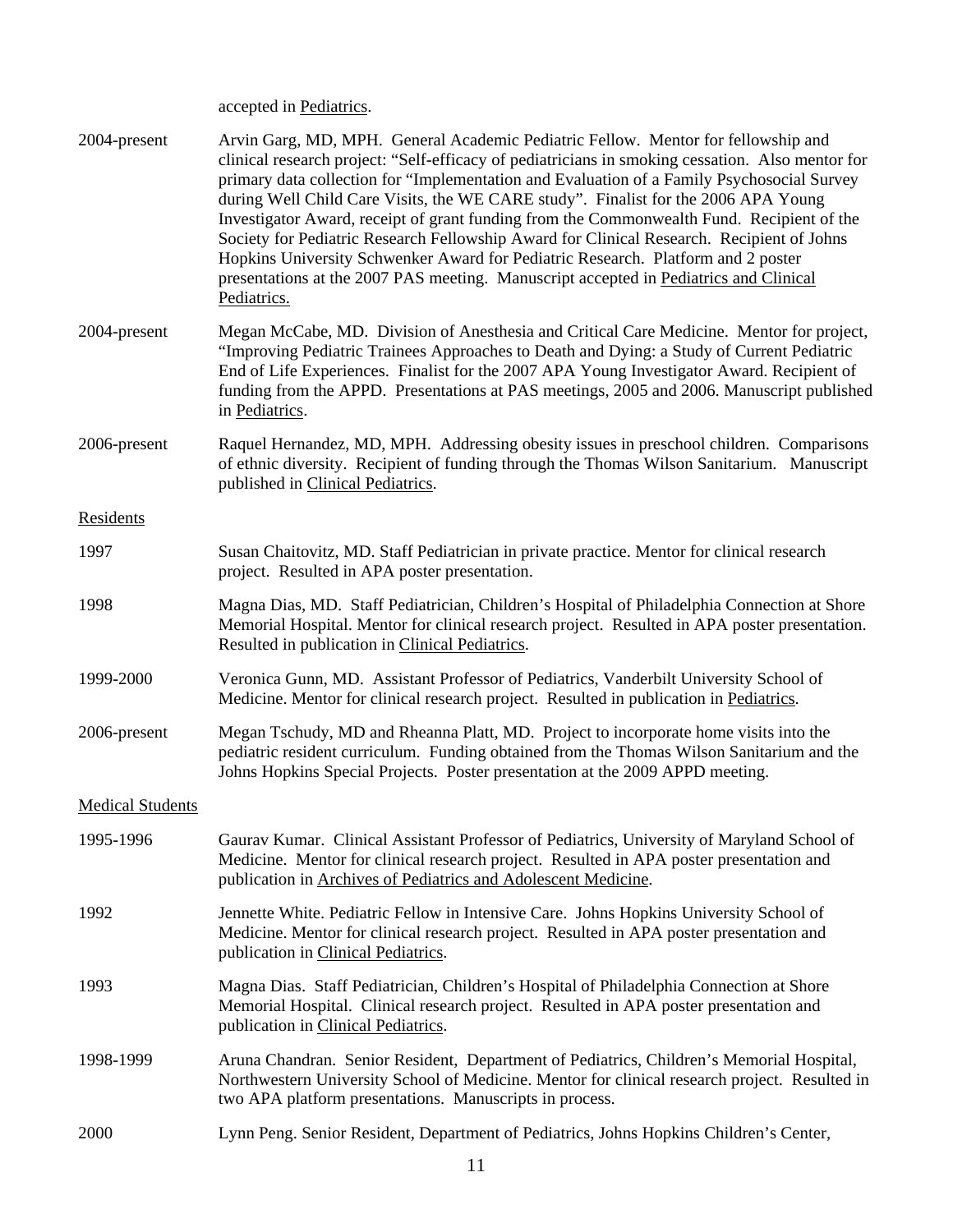|                                                                      | Johns Hopkins University School of Medicine. Mentor for clinical research project. Resulted<br>in two APA poster presentations. Publication in Clinical Pediatrics.                                                                                                                                                                                                                                                                  |
|----------------------------------------------------------------------|--------------------------------------------------------------------------------------------------------------------------------------------------------------------------------------------------------------------------------------------------------------------------------------------------------------------------------------------------------------------------------------------------------------------------------------|
| 2003-2004                                                            | Marianne Miller Nellis. Intern, Department of Pediatrics, Cornell University School of<br>Medicine. Mentor for clinical research project: "Deaths of pediatric patients who receive their<br>health care at an urban, primary care clinic." Resulted in APA poster presentation, and<br>publication in Pediatrics.                                                                                                                   |
| 2004-2006                                                            | Fatimah Dewood, medical student. Participating in data entry and analysis for longitudinal<br>study of pediatric residents' experiences with patient deaths. Manuscript in preparation.                                                                                                                                                                                                                                              |
| <b>College Students</b>                                              |                                                                                                                                                                                                                                                                                                                                                                                                                                      |
| 1994                                                                 | Brad Wasserman. Pediatric resident, Department of Pediatrics, Medical University of South<br>Carolina School of Medicine. Research mentor for clinical research project. Resulted in<br>platform presentation and publication in Archives of Pediatrics and Adolescent Medicine.                                                                                                                                                     |
| <b>Nursing Staff</b>                                                 |                                                                                                                                                                                                                                                                                                                                                                                                                                      |
| 1994-1995                                                            | Barbara Hall, RN. Family Care Coordinator, Johns Hopkins Children's Center. Mentor for<br>clinical research projects. Resulted in an APA poster presentation, 2 APA platform<br>presentations, manuscript in Pediatrics.                                                                                                                                                                                                             |
| <b>Other Disciplines</b>                                             |                                                                                                                                                                                                                                                                                                                                                                                                                                      |
| 2006-present                                                         | Elizabeth Reder, Bereavement Counselor, Johns Hopkins Children's Center. Until the Last<br>Breath, Concepts of hope. Focus groups of bereaved parents, faculty, residents, nursing to<br>explore concepts of hope. Received funding through the Johns Hopkins Children's Center<br>Telethon Grants. Platform presentation at the 2007 PAS meeting, Toronto, Canada.<br>Manuscript in Archives of Pediatrics and Adolescent Medicine. |
| 2007- present                                                        | Kathy Miller. Comparison of two distribution methods for family surveys of resident<br>performance. Presented poster at 2008 APPD meeting.                                                                                                                                                                                                                                                                                           |
| <b>Thesis Committees</b>                                             |                                                                                                                                                                                                                                                                                                                                                                                                                                      |
| 2003-2004                                                            | Shawn Ellen Sinesky, BA. Prognostic Uncertainty and Personal Control: Influences on<br>Parental Coping. Submitted to the Bloomberg School of Public Health of the Johns Hopkins<br>University for the degree of Master of Science in Genetic Counseling. Baltimore, Maryland.                                                                                                                                                        |
| <b>Other</b>                                                         |                                                                                                                                                                                                                                                                                                                                                                                                                                      |
| 2005-present                                                         | Dorene Balmer, doctoral candidate. Children's Hospital of Philadelphia. The practical<br>dimension of role modeling. Manuscript published in Ambulatory Pediatrics.                                                                                                                                                                                                                                                                  |
| <b>Training Grant Participation</b>                                  |                                                                                                                                                                                                                                                                                                                                                                                                                                      |
| 2000-present                                                         | Faculty Development in Primary Care<br>Associate Director of General Academic Pediatric Fellowship Training                                                                                                                                                                                                                                                                                                                          |
| 2000-2008                                                            | National Research Service Award Training Program in Primary Care Research<br>Associate Director of Fellowship Training                                                                                                                                                                                                                                                                                                               |
| <b>Educational Program Building</b><br><b>Curriculum Development</b> |                                                                                                                                                                                                                                                                                                                                                                                                                                      |
| 1992-1994                                                            | Prenatal pediatric visits for pediatric residents                                                                                                                                                                                                                                                                                                                                                                                    |

| <i>*******</i> | Trenden pediatric visits for pediatric residents                   |
|----------------|--------------------------------------------------------------------|
| 1995-1998      | Home visits by pediatric residents to the East Baltimore community |
| 1995-present   | Death and bereavement curriculum to pediatric residents            |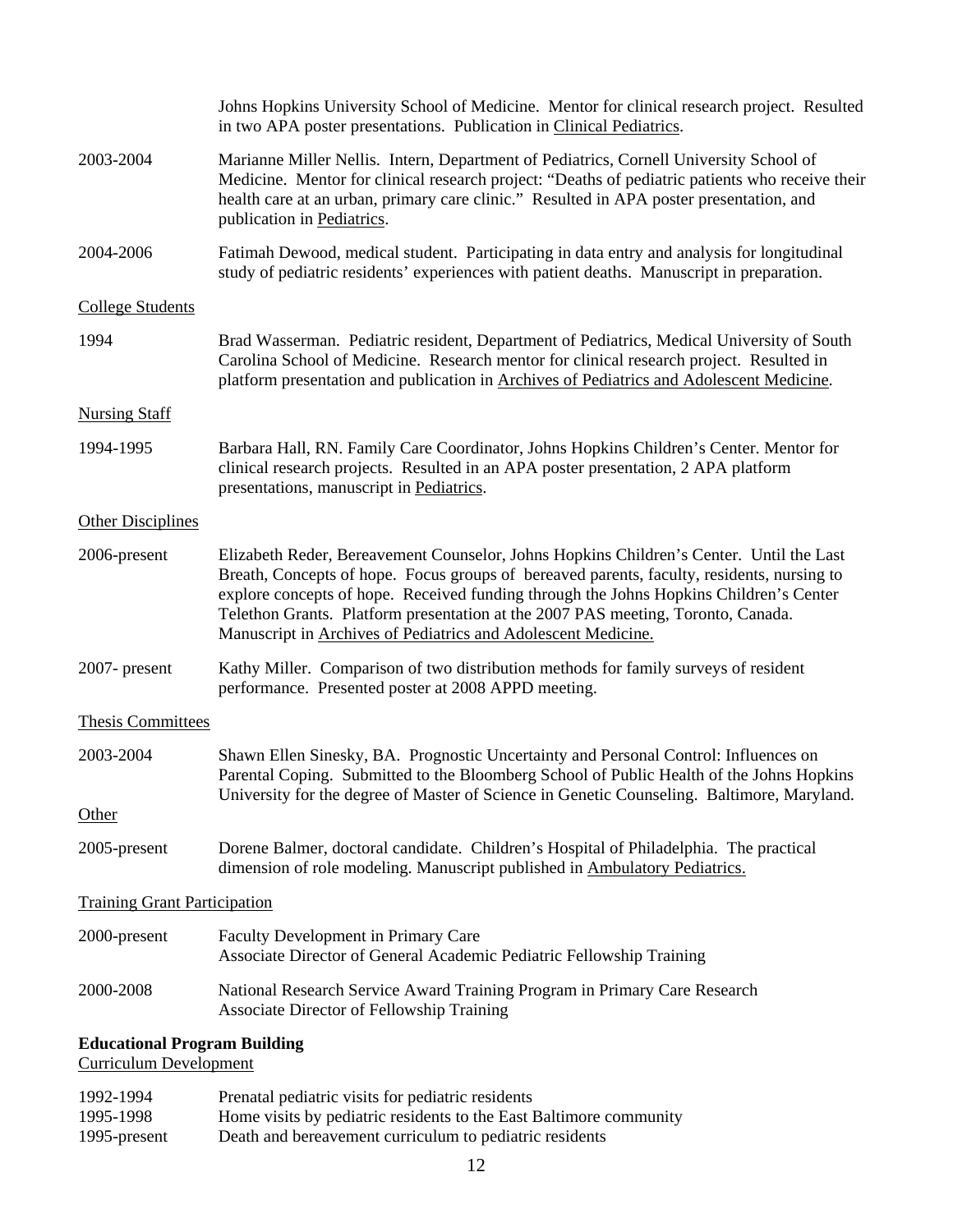| 1999-present | Teaching Residents to Be Better Teachers- done in conjunction with the Pediatric Chief       |
|--------------|----------------------------------------------------------------------------------------------|
|              | Residents                                                                                    |
| 1999-present | Core Educational Curriculum for Fellowships in General Pediatrics, Behavioral Pediatrics and |
|              | Adolescent Medicine. Teaching Fellows to Be Better Teachers - done in conjunction with Toni  |
|              | Ungaretti, educator at the JHU Homewood campus.                                              |
| 2003-present | Development of Structured Clinical Observation Scoring Forms dissemination to Continuity     |
|              | Clinic faculty for use with Continuity Residents                                             |
| 2006         | Extension of Kravitt Foundation Death and Bereavement Seminar to Cornell Univ, NY            |
|              |                                                                                              |

**Educational Extramural Funding (only training grant, see above)** 

# **CLINICAL ACTIVITY Certification**

| Licensure |            |                       |
|-----------|------------|-----------------------|
| 1983      | California | #650968 (inactivated) |
| 1985      | Indiana    | (inactivated)         |
| 1986      | Maryland   | D <sub>34013</sub>    |

Board Certification

| 1983                 |  |  |  | National Board of Medical Examiners |
|----------------------|--|--|--|-------------------------------------|
| $\sim$ $\sim$ $\sim$ |  |  |  |                                     |

| 1987<br><b>American Board of Pediatrics</b> |
|---------------------------------------------|
|---------------------------------------------|

# **Service Responsibilities**

| 1990-present | Continuity preceptor for pediatric housestaff in HLPC Clinic; 1-2 half days per week.     |  |  |
|--------------|-------------------------------------------------------------------------------------------|--|--|
|              | Supervise care of patients and perform chart review of care and documentation.            |  |  |
| 1990-present | Acute care preceptor in HLPC Clinic; 1-2 half days per week. Precept pediatric residents, |  |  |
|              | medical students and nurse practitioners.                                                 |  |  |
| 1990-present | Inpatient ward attending. 1 month per year.                                               |  |  |
| 1990-present | General Pediatrics inpatient attending; 1 month per year.                                 |  |  |
| 1992-2005    | Perform physical exams on children entering the ARK, a day care center for children in    |  |  |
|              | homeless shelters; 2 half days per month.                                                 |  |  |

**Clinical Program Building/Leadership none** 

**Clinical Extramural Funding none** 

**SYSTEM INNOVATION AND QUALITY IMPROVEMENT ACTIVITIES** *not required at time of* 

 *Dr. Serwint's promotion* 

# **ORGANIZATIONAL ACTIVITIES**

Institutional Administrative Appointments

| 1989-1990    | Chairman, Resident Continuity Clinic Committee, Division of General Pediatrics, Children's  |
|--------------|---------------------------------------------------------------------------------------------|
|              | <b>Hospital of Los Angeles</b>                                                              |
| 1990         | Member, Medical Records Committee, Pediatrics, Children's Hospital of Los Angeles           |
| 1991-present | Member, Residency Review Committee, Pediatrics, Johns Hopkins Hospital                      |
| 1991-1993    | Chairman, Harriet Lane Primary Care Clinic Resident Committee, Division of General          |
|              | Pediatrics                                                                                  |
| 1992-present | Pediatric Consultant, The ARK Day Care Center for Homeless Children, Affiliation with Johns |
|              | Hopkins University School of Medicine                                                       |
| 1992-2003    | Member, Pediatric Clinical Research Unit (PCRU), Review Committee, Pediatrics               |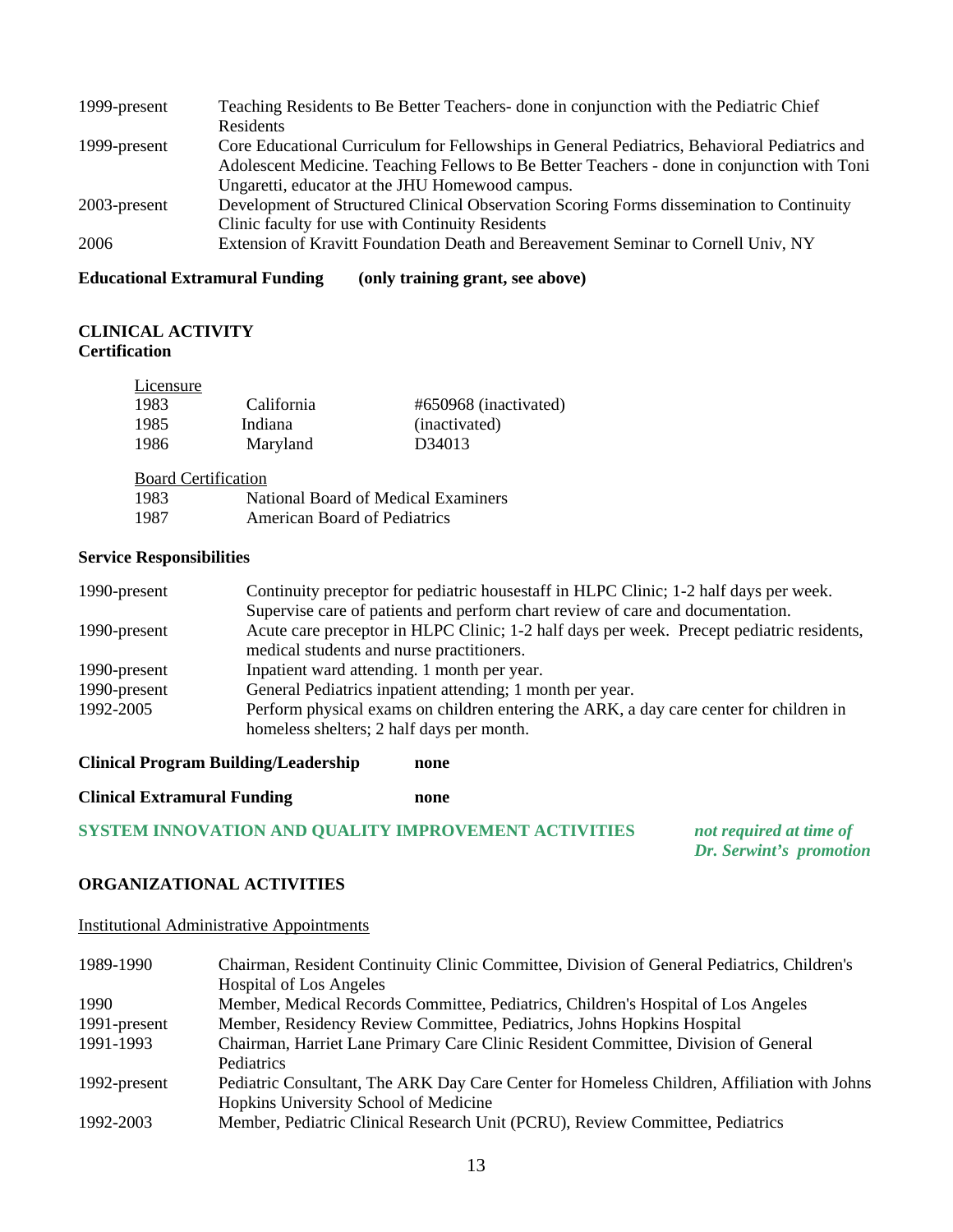| 1993         | Member, Medical House Staff Council Retreat, "Should Hopkins Teach Generalists?" Johns    |
|--------------|-------------------------------------------------------------------------------------------|
|              | Hopkins Hospital                                                                          |
| 1994         | Member, Generalist Committee, Medical House Staff Council Retreat, Johns Hopkins Hospital |
| 1994-1996    | Elected Member, Medical School Council, Johns Hopkins School of Medicine                  |
| 1994-1997    | Member, Medical School Admissions Committee, Johns Hopkins School of Medicine             |
| 1994-1999    | Member, Electronic Patient Record Committee, Johns Hopkins Hospital                       |
| 1995-1999    | Member, Medicaid Managed Care Committee, Johns Hopkins Hospital                           |
| 1995-present | Member, Medical Staff Conference Committee, Johns Hopkins Hospital                        |
| 1997         | Member, Future of the Faculty Committee, Johns Hopkins School of Medicine                 |
| 1997-2000    | Member, Primary Care Leadership Committee, Johns Hopkins Hospital                         |
| 1999-2001    | Member, Intern Selection Committee                                                        |
| 1999-present | Executive Committee, Children's Safety Center, Johns Hopkins Children's Center            |
| 2000-present | Member, Compassionate Care Committee, Development of Palliative Care, Department of       |
|              | Pediatrics, Johns Hopkins Hospital                                                        |
| 2000-2003    | Member, Clinical Research Centers Advisory Committee, Johns Hopkins University School of  |
|              | Medicine                                                                                  |
| 2000-present | Member, Committee on Helen and Harold Harrison Prize for Excellence in Pediatrics,        |
|              | Department of Pediatrics, Johns Hopkins University School of Medicine                     |
| 2000-2003    | Co-chair, Family, Maternal and Child Health Working Group Urban Health Council. Johns     |
|              | Hopkins University School of Medicine                                                     |
| 2001-2002    | Vice Chair, Medical Staff Conference Committee, Johns Hopkins Hospital                    |
| 2001-2002    | Chair, Budget Subcommittee of the Medical Staff Conference Committee, Johns Hopkins       |
|              | Hospital                                                                                  |
| 2003-present | Pediatric Resident Curriculum Committee, Department of Pediatrics, Johns Hopkins Hospital |
| 2005-present | Morbidity and Mortality Work Group, Faculty Organizer and advisor                         |
| 2005-present | Pediatric faculty advisor for Family Centered Rounds, Department of Pediatrics, Johns     |
|              | Hopkins Children's Center                                                                 |
| 2006-2008    | Committee on Education Value and Rewards, Johns Hopkins University School of Medicine,    |
|              | Co-Chair, Subcommittee on Feedback and Faculty Development                                |

### **Editorial Activities**

| 2000            | Interim Associate Editor, Archives of Pediatrics and Adolescent Medicine                  |
|-----------------|-------------------------------------------------------------------------------------------|
| $2005$ -present | Editorial Board Member for Pediatrics in Review,                                          |
|                 | Consulting Editor, <i>Pediatrics in Brief</i>                                             |
| $2005$ -present | Co-Editor, Harriet Lane Pediatric Continuity Clinic Curriculum, Internet Learning Center, |
|                 | Johns Hopkins University School of Medicine, www.hopkinsilc.org.                          |
| 2007-present    | Editorial Board Member for Academic Pediatrics.                                           |

### **Journal Peer Review Activities**

Reviewer, *Ambulatory Child Health* Reviewer, *Archives of Pediatrics and Adolescent Medicine* Reviewer, *Journal of the Ambulatory Pediatric Association* Reviewer, *Journal of the American Medical Association*  Reviewer*, Journal of General Internal Medicine*  Reviewer*, Journal of Pediatrics* Reviewer, *Medical Care* Reviewer, *Pediatric Infectious Disease Journal* Reviewer, *Pediatrics*  Reviewer, *End of Life Physician Education Resource Center*  Reviewer of submitted abstracts, Pediatric Academic Societies Meeting, *1999, 2001-present*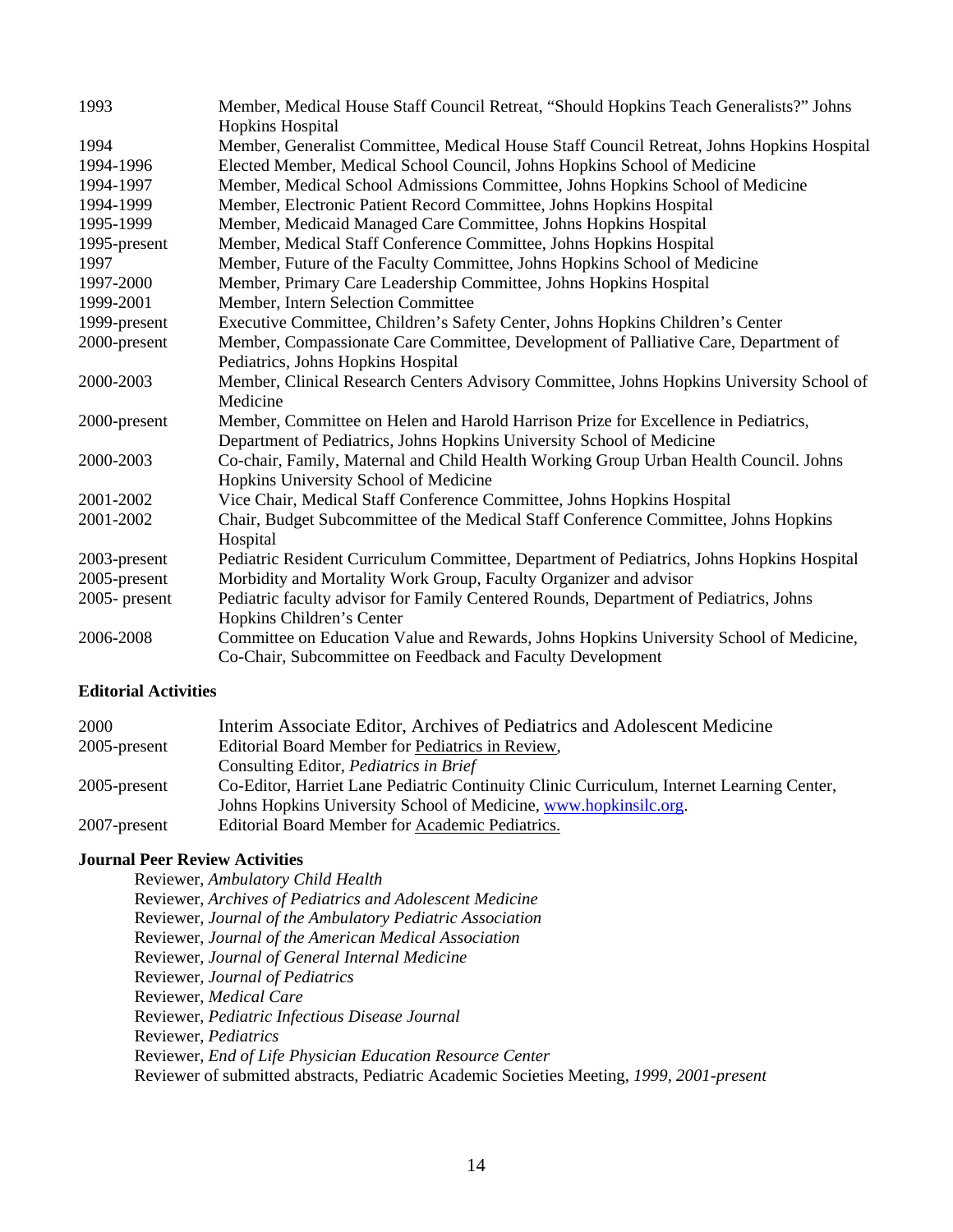# **Advisory Committees/ Review Groups**

| 1993          | Discussant, Round Table Discussion for Healthy Mothers, Healthy Babies Coalition,           |
|---------------|---------------------------------------------------------------------------------------------|
|               | Baby Friendly Hospital Initiative Feasibility Study, sponsored by World Health Organization |
|               | (WHO). Johns Hopkins University School of Hygiene and Public Health.                        |
| 1997          | Member, Pediatric Tuberculosis Expert Panel, State of Maryland, Department of Health and    |
|               | Mental Hygiene, Baltimore, MD (6/12/97).                                                    |
| 1999-2001     | Pediatricians as Partners in Lead Poisoning Prevention. Maryland Chapter of the American    |
|               | Academy of Pediatrics, Training Pediatrician                                                |
| 1999-present  | Abstract reviewer for the Pediatric Academic Society Meeting, both workshop reviews and     |
|               | scientific abstracts.                                                                       |
| 2000          | Ad Hoc Member, Health Systems Research Study Section Review Meeting, Agency for             |
|               | Healthcare Research and Quality (AHRQ) Rockville, MD (3/6-7/00)                             |
| 2000-2002     | Member, Board of Directors, Coalition to End Childhood Lead Toxicity, Baltimore, MD         |
| 2000-present  | Moderator for Pediatrics for the Practitioner, Johns Hopkins University School of Medicine, |
|               | Baltimore, MD, (9/14.                                                                       |
| 2000-present  | Moderator for the General Pediatrics and Preventive Medicine Platform, Presentations at the |
|               | Pediatric Academic Societies Meetings.                                                      |
| 2001          | Co-Chair to APA Education Subcommittee and Continuity Clinic SIG. Recommendations to        |
|               | the Residency Review Committee concerning resident continuity experience.                   |
| 2002-present  | Chair, CORNET Steering Committee, Ambulatory Pediatric Association                          |
| 2002-present  | Advisory Board, Coalition to End Childhood Lead Toxicity, Baltimore, MD                     |
| 2004- present | Steering Committee Member, Liaison to CORNET research network, Pediatric Research in        |
|               | Office Settings (PROS), American Academy of Pediatrics.                                     |
| 2006          | First author on The Baltimore Statement on the Use of Over-the_Counter Cough and Cold       |
|               | Medications by Children Five and Under. In conjunction with Joshua Sharfstein, MD,          |
|               | Baltimore City Commissioner of Health and Marissa North. Dissemination to all Chairmen of   |
|               | Pediatrics in Baltimore City for signature.                                                 |

# **Professional Societies**

Fellow, American Academy of Pediatrics Member, Academic Pediatric Association

# **National Organizations**

| 2002-present | Elected member, Society for Pediatric Research                                                       |
|--------------|------------------------------------------------------------------------------------------------------|
| 2002-2005    | Elected member, Region IV Co-Chair, Ambulatory Pediatric Association                                 |
| 2002-present | Research Network Director, Continuity Research Network (CORNET), Ambulatory Pediatric<br>Association |
| 2003-2006    | Elected officer, Ambulatory Pediatric Association, Board of Directors                                |
| 2003-2006    | Elected officer, Pediatric Academic Societies Meeting, Workshop Chair                                |
| 2003-2006    | Elected member, Chair, Special Interest Groups, Ambulatory Pediatric Association                     |
| 2003-present | Member, American Academy on Physician and Patient                                                    |

# **National Committees**

| 1994- present | Member, APA International Health Special Interest Group                                    |
|---------------|--------------------------------------------------------------------------------------------|
| 1994- present | Member, APA Education Committee                                                            |
| 1995-present  | Task Force for National APA Continuity Clinic Directors, APA                               |
| 1995- present | Member, APA Continuity Special Interest Group, APA                                         |
| 2001-2002     | Elected member, Ambulatory Pediatric Association Nominating Committee                      |
| 2003-2006     | Elected member, Pediatric Academic Societies (PAS) Program Committee                       |
| 2003-2006     | Co-Chair, Pediatric Academic Society Meeting, General Pediatrics and Preventive Pediatrics |
|               | Selection of abstracts                                                                     |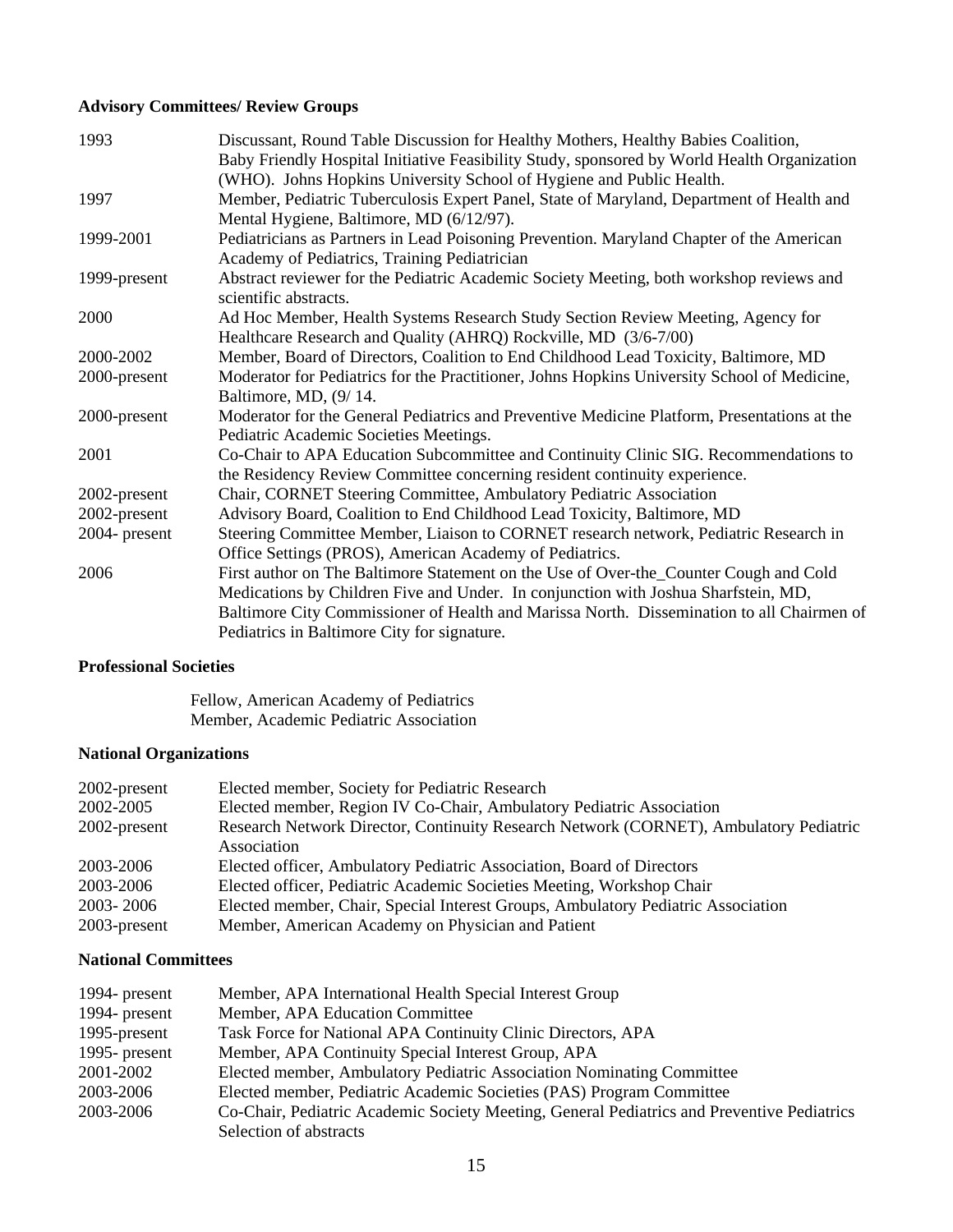| 2003-2006    | Co-Chair, Pediatric Academic Society Meeting, Medical Education selection of abstracts |
|--------------|----------------------------------------------------------------------------------------|
| 2003-present | Member, Executive Committee, Academic Pediatric Association Research Committee         |

#### **Conference Organizer**

- 2000-present Associate Course Director for national course offered annually, Pediatrics for the Practitioner Johns Hopkins University School of Medicine
- **Consultantships** none

#### **RECOGNITION**

#### **Honors and Awards**

| 1978-1979  | President, Medical School Class, Northwestern University Medical School                                                |
|------------|------------------------------------------------------------------------------------------------------------------------|
| 1980-1982  | Elected Member, Medical Student Council Northwestern University Medical School                                         |
| 1982       | Medical Assistance Program (MAP) Fellowship (recipient for international medical study in Africa)                      |
| 1983       | Frances Nunnally Winzer Resident Award for scholarly, effective and sensitive performance of professional              |
|            | responsibilities, Children's Hospital of Los Angeles                                                                   |
| 1985       | Master of Disaster Award, Riley Children's Hospital                                                                    |
| 1995       | Alexander J. Schaffer Award for excellence in clinical teaching, Department of Pediatrics, Johns Hopkins               |
|            | Hospital                                                                                                               |
| 1997       | Rear Admiral Ray and Laura Conner, Chair in Pediatrics                                                                 |
| 1999, 2000 | Baltimore Magazine, Top 25 Pediatricians in Baltimore                                                                  |
| 2002       | Alexander J. Schaffer Award for excellence in clinical teaching, Department of Pediatrics, Johns Hopkins               |
|            | Hospital                                                                                                               |
| 2002       | Pfizer Visiting Professorship, Geisinger Medical Center, Department of Pediatrics, Danville, PA. (10/22-               |
|            | $24/02$ ).                                                                                                             |
| 2002       | Elected member, Society for Pediatric Research                                                                         |
| 2002       | Tilghman Visiting Fellowship Award Study in Kampala, Uganda, (2/                                                       |
| 2003       | Ray A Kroc Visiting Professorship in Pediatrics, Southern California Kaiser Permanente, Los Angeles, CA                |
|            | $(3/31 - 4/3/03)$                                                                                                      |
| 2003       | First Carson Russell Crouch Lectureship, Pediatric Grand Rounds, Children's Hospital of Los Angeles, CA                |
|            | (4/4/03)                                                                                                               |
| 2003       | Visiting Professorship in Pediatrics, Department of Pediatrics, Naval Medical Center-Portsmouth, VA (12/3-<br>$4/03$ ) |
| 2003       | Recipient of Division of General Pediatrics and Adolescent Medicine, Education Academy Award                           |
| 2004       | Best Research Abstract at the 2003 National Meeting Forum- 2 <sup>nd</sup> place. American Academy on Physician        |
|            | and Patient National Meeting, 10/10/04.                                                                                |
| 2004       | Recipient of Division of General Pediatrics and Adolescent Medicine, Education Academy Award                           |
| 2006       | Visiting Professor in Pediatrics, Riley Children's Hospital, Indiana University School of Medicine (2/7-8/06)          |
| 2006       | Abstract selected for presentation at the Presidential Plenary Session, Ambulatory Pediatric                           |
|            | Association, National Pediatric Academic Societies Meeting, San Francisco, CA, (5/1/06)                                |
| 2006       | Visiting Professor in Pediatrics, Department of Pediatrics, New York University School of Medicine /                   |
|            | Bellevue Hospital, New York City, NY. (5/25/06)                                                                        |

Selected Invited Lectures and Symposia

- 1985-86 "The physical examination in sexual abuse, and the Sexual Abuse Accommodation Syndrome." Presented at eight childhood sexual abuse symposiums throughout Indiana state.
- 1986 "Forensic evidence in childhood sexual abuse." Family Advocacy Program Training Workshop, Bethesda, MD, U.S. Department of the Navy.
- 1987 "Forensic evidence in childhood sexual abuse." International Family Advocacy Program Training Workshop, Orlando, Florida. U.S. Department of the Navy.
- 1989 "Research methodology", ARCA Prevention Committee, Statewide Regional Center, Los Angeles,
- 1990 "Prevention and control of influenza, a mandate for the 90s." Pediatric Grand Rounds, Children's Hospital of Los Angeles, Los Angeles, CA, (9/90)
- 1992 Duggan AK, Serwint JR, Wilson MH and Fellows. Using a collaborative project for fellowship training in research workshop. Presented at National APS/SPR/APA Meeting, Baltimore, MD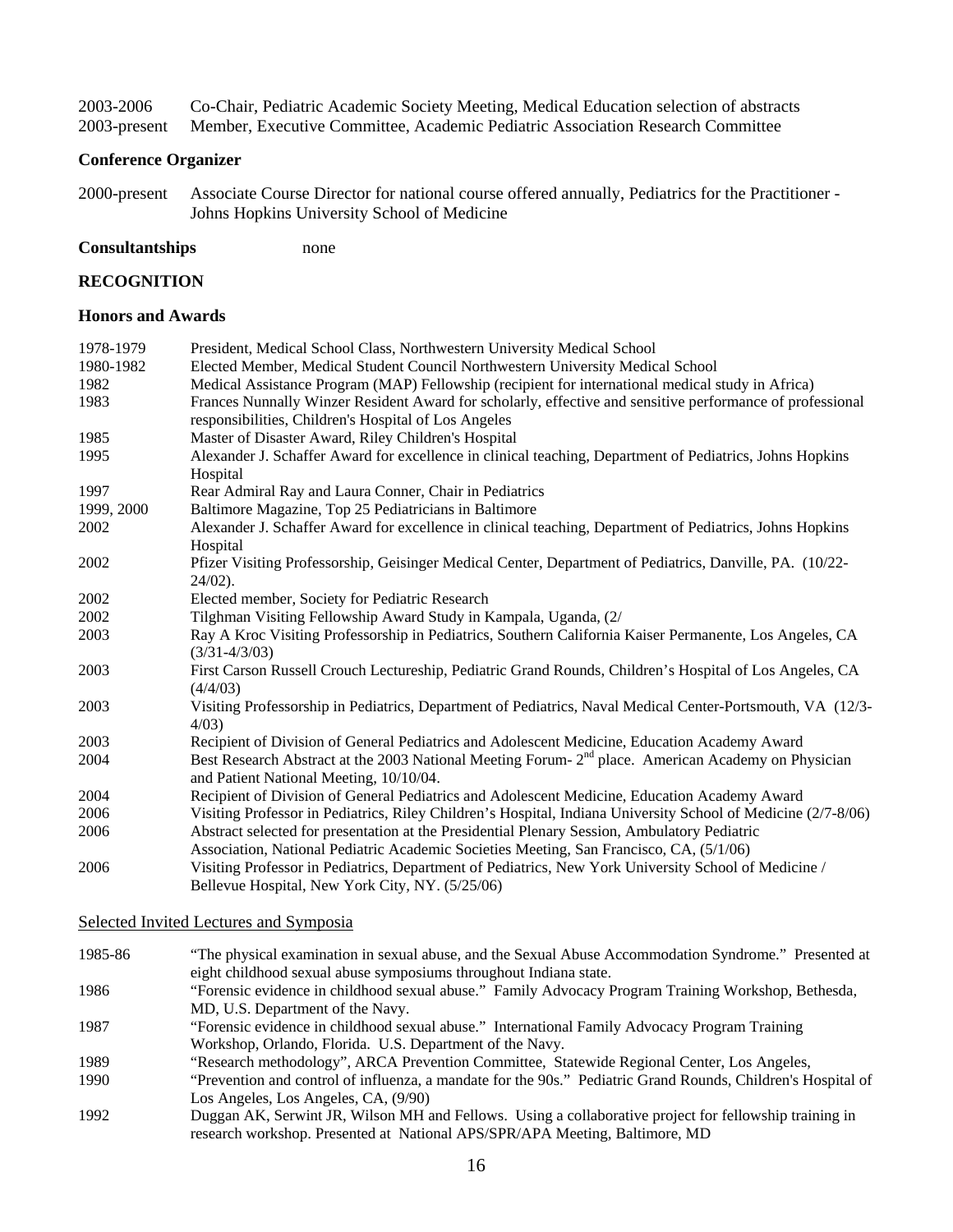1992 "Prevention and control of influenza" , Pediatrics for the Practitioner, Johns Hopkins Hospital, Baltimore, MD, (9/17-18/92). 1992 "What's new in immunizations?", Nursing Issues in Ambulatory Pediatrics: A National Conference for Office, Clinic and School Nurses. Washington, DC, (10/22-24/92). 1992 "Prevention of influenza." Pediatric Grand Rounds, St. Agnes Hospital, Baltimore, MD (12/18/92) 1993 "Otitis media management." Panel Discussion, Johns Hopkins Hospital, Baltimore, MD (1/20/93) 1993 "Lead toxicity with lead levels 10 - 40 ug/dL." Saturday Morning Conference, Johns Hopkins Hospital, Baltimore, MD, (10/93) 1993 "Immunization update: What's new?" Nursing Issues in Ambulatory Pediatrics, A National Conference for Office, Clinic and School Nurses, Orlando, FL, (11/10/93). 1993 "The controversies and politics of screening for lead toxicity." Nursing Issues in Ambulatory Pediatrics, A National Conference for Office, Clinic and School Nurses, Orlando, FL, (11/10/93) 1993 "What's hot and what's not: Differential diagnosis and management of fever in children." Nursing Issues in Ambulatory Pediatrics, A National Conference for Office, Clinic and School Nurses, Orlando, (11/11/93). 1994 "Controversies in screening for lead toxicity, lead levels 10 - 40 ug/dL." Wyman Park Hospital, Division of General Pediatrics Conference, Baltimore, MD, (10/14/94). 1994 "The pediatrician's assessment of dentition." Saturday Morning Conference, Johns Hopkins Hospital, Baltimore, MD (10/22/94). 1995 "Home care visits following early postpartum discharge." National AAP Meeting, Philadelphia, (4/10/95) 1995 "California Dreamin' - Testing the research waters in continuity clinics." A workshop in developing research projects in a continuity clinic setting. Serwint JR, Drutz JE, Algranati PS, Collins RL, Davis WS, Dumont-Driscoll M, Kittredge D, Olsson JM, National APA meeting. San Diego, CA, (5/8/95). 1995 "Home care visits following early postpartum discharge." Given in conjunction with Perman J, Pediatric Grand Rounds, Johns Hopkins Hospital, Department of Pediatrics, Baltimore, MD, (5/31/95). 1996 "Healthy caretaking: Its impact on children's growth and development" in the conference "Family preservation: Whose child is it anyway?" The Maryland Interdisciplinary Council for Children and Adolescents, The Greater Baltimore Medical Center, Baltimore, MD (1/20/96). 1996 "Talking with parents about death and dying." Medical School Housestaff Council, Johns Hopkins University, Baltimore, MD. (4/11/96). 1996 "Developing a continuity experience for residents: What are the essentials?" A workshop for Pediatric Program Directors, Drutz JE, Kittredge D, Serwint JR. Association of Pediatric Program Directors, SIG, National APPD Meeting, Washington, DC. (5/5/96). 1996 "Death and dying issues: The role of the translator." International Health Services, Johns Hopkins Hospital, Baltimore, MD. (11/4/96). 1998 "Update on fever and use of the thermoscan." Saturday Morning Conference for The Practitioner. Johns Hopkins Hospital, Baltimore, MD. (3/6/98). 1998 "Fever in childhood" in Pediatrics Curriculum for Nurse Practitioners. Johns Hopkins Hospital School of Nursing, Baltimore, MD. (4/6/98). 1998 "What do pediatric residents learn from neonatal home visits?" Presented at the Community and School Health Special Interest Group. National Ambulatory Pediatric Association Meeting, New Orleans, (5/2/98). 1998 "Hands-on research during residency: Educational models that work." Rust C, Serwint JR, Baldwin C, Rassin D, Shattuch K, Levine H. Workshop at the National APA Meeting, New Orleans, LA. (5/4/98). 1998 "The art of delivering bad news sensitively." A workshop for pediatricians, Rutherford L, Serwint JR. American Academy of Pediatrics National Conference and Exhibition Meeting , San Francisco, (10/18/98). 1998 "Update on fever and use of the thermoscan." St. Joseph's Medical Center, Phoenix, AZ. (10/20/98) 1998 "Update on fever and use of the thermoscan." Bayview Medical Center, Grand Rounds, Baltimore, MD (10/27/98). 1999 "Giving effective feedback." Workshop for the APA/HRSA National Faculty Development for General Pediatrics Generalist Faculty Teaching in Community Based Ambulatory Settings. Savannah, GA. (1/24/99). 1999 "How to deliver bad news to parents." Within course, Working with children affected by life threatening illnesses: strategies and interventions for health care providers. Johns Hopkins University School of Medicine, Baltimore, MD. (2/4/99). 1999 "Update on fever and use of the thermoscan." St. Agnes Hospital, Grand Rounds, Baltimore, MD. (3/5/99) 1999 "Giving effective feedback." Workshop for fellows in general academic pediatrics, adolescent medicine, behavioral pediatrics and emergency medicine. Johns Hopkins Hospital, (8/4/99). 1999 "Pediatricians as partners on lead poisoning prevention." Maryland Chapter of AAP and Coalition to End Lead Toxicity. Residents Conference. Johns Hopkins Hospital, (9/7/99). 2000 "Pediatricians as partners on lead poisoning prevention." Maryland Chapter of AAP and Coalition to End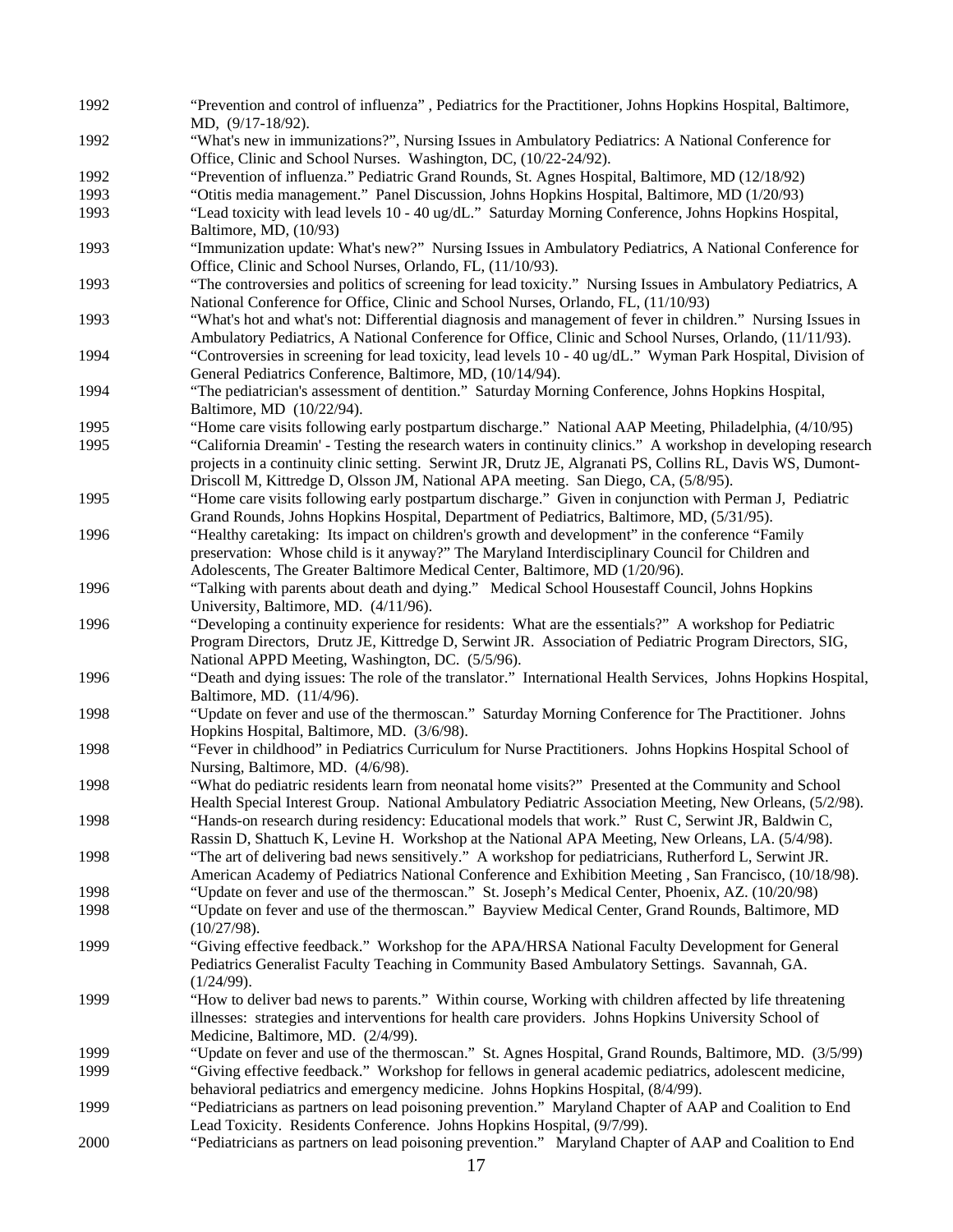|      | Lead Toxicity. Saturday Morning Conference for the Practitioner. Johns Hopkins Hospital, Baltimore, MD.      |
|------|--------------------------------------------------------------------------------------------------------------|
|      | (11/6/00).                                                                                                   |
| 2000 | "Pediatricians as partners in lead poisoning prevention." Maryland Chapter of the AAP and the Coalition to   |
|      | End Lead Toxicity. Care First Grand Rounds, Baltimore, MD, (1/28/00).                                        |
| 2000 | "So much of what I learned, I learned from my patients." Presentation at the Region III Student American     |
|      | Medical Women's Association Meeting, Johns Hopkins University School of Medicine, Baltimore, MD,             |
|      | $(4/8/00)$ .                                                                                                 |
| 2000 | "Lessons learned in conducting a multi-site collaborative research project." Presented at the Continuity     |
|      | Clinic Special Interest Group, Pediatric Academic Societies and American Academy of Pediatrics Joint         |
|      | Meeting, Boston, MA, (5/12/00).                                                                              |
| 2000 | "Pediatricians as partners in lead poisoning prevention." Maryland Chapter of the AAP and the Coalition to   |
|      |                                                                                                              |
|      | End Lead Toxicity. Family Practice Grand Rounds, Franklin Square Medical Center, Baltimore (7/12/00).        |
| 2000 | "Pediatricians as partners in lead poisoning prevention." Maryland Chapter of the AAP and the Coalition to   |
|      | End Lead Toxicity. Pediatric Grand Rounds, Anne Arundel Medical Center, Baltimore, MD (7/18/00)              |
| 2000 | "Giving effective feedback", presentation to community faculty in general pediatrics, Department of          |
|      | Pediatrics, Johns Hopkins Children's Center, (6/7/00).                                                       |
| 2000 | "The challenges of cough and cold medications." Pediatric practitioners conference. East Baltimore Medical   |
|      | Center. Baltimore, MD. (11/3/00).                                                                            |
| 2000 | "Fever issues and fever phobia." Co-presented with Michael Crocetti, MD. Pediatric Grand Rounds.             |
|      | Bayview Medical Center, Baltimore, MD. (11/7/00)                                                             |
| 2001 | Genetics: Ethical Issues and Information Management: Standardized Patient Case. Northeast Group on           |
|      | Educational Affairs Meeting: Genetics Education across the Continuum. Renaissance Harbor Place Hotel,        |
|      | Baltimore, MD. (3/3/00).                                                                                     |
| 2001 | Fever Phobia in the Twenty-first Century. Co-presented with Crocetti M. Pediatric Grand Rounds. Franklin     |
|      | Square Hospital, Baltimore, MD. (3/6/00).                                                                    |
| 2001 | Developing core competencies for the continuity experience. Kittredge D, Dumont-Driscoll M, Algranati P,     |
|      | Collins R, Davis W, Drutz J, Feigelman S, Olsson J, Riesen S, Serwint J. National workshop at the Pediatric  |
|      | Academic Societies Meeting, Baltimore, MD, (4/29/01).                                                        |
| 2001 | The Art of Healing in Death and Bereavement. The Second Annual Robbie Hutton Memorial Lecture. Pediatric     |
|      | Grand Rounds, Johns Hopkins Hospital, Department of Pediatrics, Baltimore, MD, May 23/01).                   |
| 2001 | "Lead poisoning in the new millenium.". Johns Hopkins Medical and Surgical Association, Biennial Meeting,    |
|      |                                                                                                              |
|      | Baltimore, MD (6/8/01).                                                                                      |
| 2001 | Collaboration between Pediatric Research in Office Settings (PROS) and a Continuity Research Network. AAP    |
|      | meeting, San Francisco, CA (10/12/01).                                                                       |
| 2002 | Giving Effective Feedback: A workshop for health care professionals. Presented in conjunction with El-Kamary |
|      | S, Solomon B. Ambulatory Pediatric Association, Region IV meeting, Norfolk, VA. (1/19/02).                   |
| 2002 | Fever in the New Millenium. Co-presented with Crocetti M. Pediatric Saturday Rounds for Community            |
|      | Pediatricians, Johns Hopkins Hospital, Baltimore, (2/16/02).                                                 |
| 2002 | Over the Counter Cough and Cold Medications. Pediatric Grand Rounds, Mercy Hospital, Baltimore, MD,          |
|      | (2/22/02).                                                                                                   |
| 2002 | "I Learned that No Death is Routine": A Communication Seminar for Pediatric Residents Concerning Death and   |
|      | Bereavement. Teaching Showcase, The American Academy on Physician and Patient, Maritime Institute,           |
|      | Linthicum, MD, (3/9/02).                                                                                     |
| 2002 | Giving Bad News: How Do We Teach It? Serwint JR, Greenberg L, Siegel BS, Workshop at the Pediatric           |
|      | Academic Societies Meeting, Baltimore, MD, (5/4/02).                                                         |
| 2002 | Moving resident competencies from edict to implementation in the continuity setting: developing an           |
|      | individualized learning plan (ILP). Davis W, Algranti P, Collins R, Drutz J, Dumont-Driscoll M, Feigelman S, |
|      | Kittredge D, Olsson J, Riesen S, Serwint J. APA Continuity SIG Task Force, Workshop at the Pediatric         |
|      | Academic Societies Meeting, Baltimore, MD, (5/5/02).                                                         |
| 2002 | Reflections, Past and Future, Commencement address to pediatric residents, Department of Pediatrics, Johns   |
|      | Hopkins University, (6/21/02).                                                                               |
| 2002 | Over the counter cough and cold medications, Pediatric Grand Rounds, St. Agnes Hospital, Department of       |
|      | Pediatrics, (9/20/02).                                                                                       |
| 2002 | Delivering Bad News: Skills for Health Care Professionals, American Academy of Pediatrics National           |
|      | Conference and Exhibition, Boston, MA, (10/20/02).                                                           |
|      | The Art of Healing In Death and Bereavement, Department of Pediatrics Grand Rounds, Geisinger Medical        |
| 2002 |                                                                                                              |
|      | Center, (10/22/02).                                                                                          |
| 2002 | Multi-site Data of Residents' Perceptions Concerning Their Continuity Experience, Geisinger Medical Center,  |
|      | Department of Pediatrics, (10/23/02).                                                                        |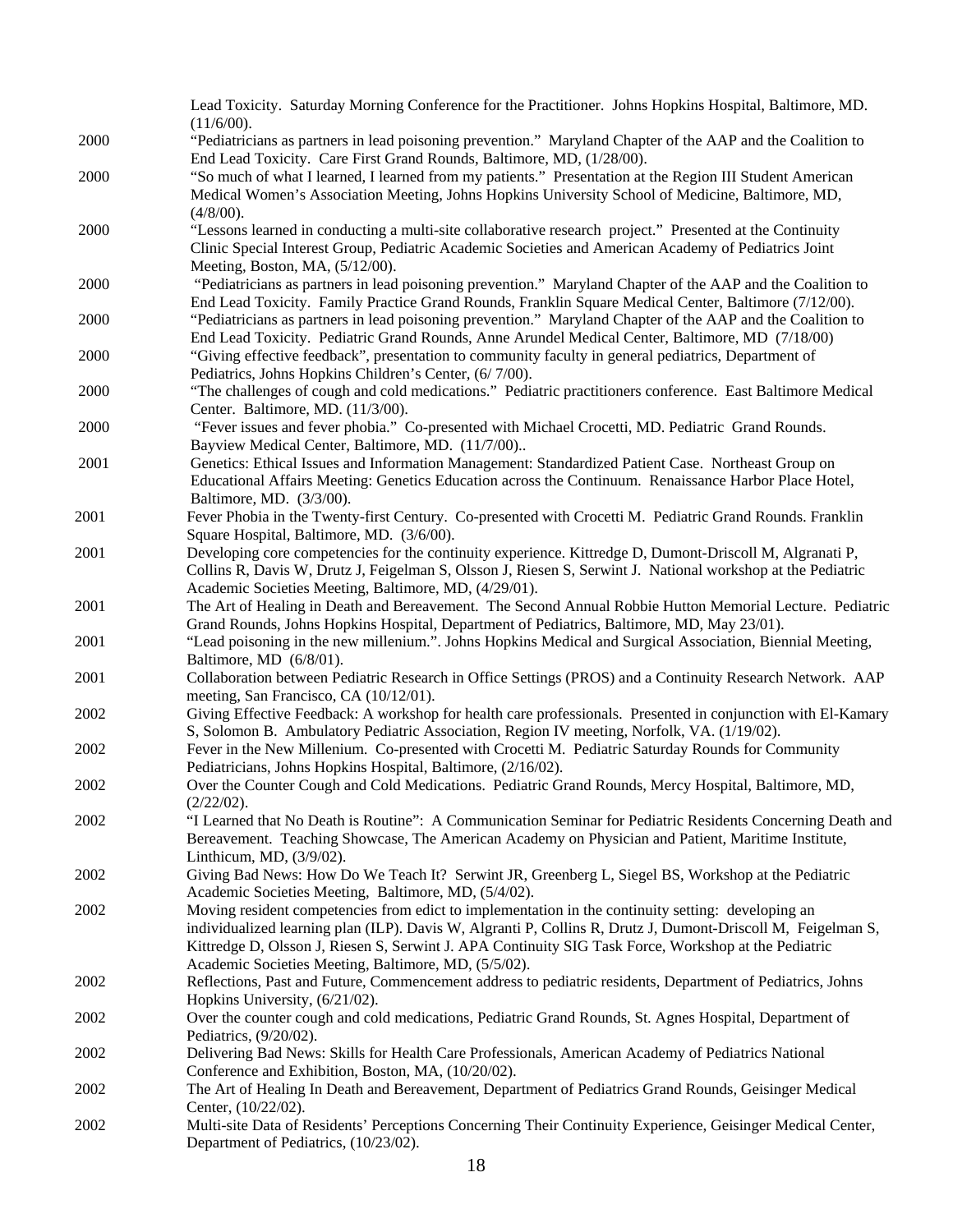| 2002 | Sharing Bad News. Geisinger Medical Center, Department of Pediatrics, (10/23/02).                                                                                                                                                                                                                                                            |
|------|----------------------------------------------------------------------------------------------------------------------------------------------------------------------------------------------------------------------------------------------------------------------------------------------------------------------------------------------|
| 2002 | Delivering Effective Feedback. Geisinger Medical Center, Department of Pediatrics (10/23/02).                                                                                                                                                                                                                                                |
| 2002 | Visual Diagnosis. Geisinger Medical Center, Department of Pediatrics, (10/24/02).                                                                                                                                                                                                                                                            |
| 2002 | The Benefit of Over the Counter Cough and Cold Medications: Fact or Fiction? Geisinger Medical Center,<br>$(10/24/02)$ .                                                                                                                                                                                                                     |
| 2003 | Fever, Friend or Foe? Department of Pediatrics Resident Conference, Mulago Hospital, Makere University,<br>Kampala, Uganda, (2/03).                                                                                                                                                                                                          |
| 2003 | Visual Diagnosis, Parts 1, 2 and 3. Department of Pediatrics Resident Conference, Mulago Hospital, Makere<br>University, Kampal, Uganda, (2/03).                                                                                                                                                                                             |
| 2003 | Visual Diagnosis. Department of Pediatrics, Southern California Kaiser Permanente, Los Angeles, CA. (3/31-<br>$4/2/03$ ).                                                                                                                                                                                                                    |
| 2003 | Over the Counter Cough and Cold Preparations. Department of Pediatrics, Southern California Kaiser<br>Permanente, Los Angeles, CA. (4/1/03).                                                                                                                                                                                                 |
| 2003 | Sharing Bad News, Faculty Development Workshop, Department of Pediatrics<br>Southern California Kaiser Permanente, Los Angeles, CA, (4/2/03).                                                                                                                                                                                                |
| 2003 | The Art of Healing in Death and Bereavement. Southern California Kaiser Permanente<br>Institution Wide Grand Rounds, Los Angeles, CA, (4/3/03).                                                                                                                                                                                              |
| 2003 | The First Carson Russell Crouch Lectureship. The Art of Healing in Death and Bereavement. Department of<br>Pediatrics Grand Rounds, Children's Hospital of Los Angeles, Los Angeles, CA, (4/4/03).                                                                                                                                           |
| 2003 | Sharing Bad News: How Do We Teach It? Serwint JR, Greenberg L, Siegel BS. Workshop at the Pediatric<br>Academic Societies Meeting, Seattle WA, (5/5/03).                                                                                                                                                                                     |
| 2003 | CORNET Research Network. Presentations at the Ambulatory Pediatric Association (APA) Board of Directors,<br>APA Research Committee, APA Underserved Special Interest Group and APA Continuity Special Interest                                                                                                                               |
| 2003 | Group, PAS Meeting, Seattle WA, (5/2-4/03).<br>One Method of Self Care: Resident Debriefing following a Child's Death. The American Academy on Physician<br>and Patient, Linthicum, MD, (10/11/03).                                                                                                                                          |
| 2003 | Sharing Bad News. Presented at the Pennsylvania America Academy of Pediatrics Meeting, Education practice<br>sin communicated integrated care, Harrisburg, PA, (11/13/03).                                                                                                                                                                   |
| 2003 | Giving Effective Feedback, Faculty Development Workshop. Department of Pediatrics, Naval Medical Center,<br>Portsmouth, VA, (12/3/03).                                                                                                                                                                                                       |
| 2003 | Sharing Bad News, Departmental wide workshop. Department of Pediatrics Naval Medical Center, Portsmouth,<br>VA, (12/3/03).                                                                                                                                                                                                                   |
| 2003 | Sharing Bad News: A Practicum with Standardized Patients. Workshop with pediatric residents, Naval Medical<br>Center, Portsmouth, VA, (12/3/03).                                                                                                                                                                                             |
| 2003 | Giving Effective Feedback, Faculty Development Workshop. Department of Pediatrics, Naval Medical Center,<br>Portsmouth, VA, (12/4/03).                                                                                                                                                                                                       |
| 2003 | Art of Healing in Death and Bereavement. Grand Rounds, Department of Pediatrics, Naval Medical Center,<br>Portsmouth, VA, (12/4/03).                                                                                                                                                                                                         |
| 2004 | Recruitment and Incentives for Colleagues and Patients in Practice Based Research Networks. Agency for<br>Healthcare Research and Quality, Rockville, MD. (1/27/04).                                                                                                                                                                         |
| 2004 | Sharing Bad News. Grand Rounds, Department of Pediatrics, Bayview Medical Center, Baltimore (4/1/04).                                                                                                                                                                                                                                        |
| 2004 | Continuity Experience, educational goals and the ACGME competencies. Kittredge D, Algranati P, Collins R,<br>Daarden P, Davis W, Drutz J, Dumont-Driscoll M, Feigelman S, Olsson J, Serwint J. Workshop at the Pediatric<br>Academic Societies Meeting, San Francisco, CA, (5/2/04).                                                         |
| 2004 | Research in pediatric education: We know it's possible. Niebuhr V, Barratt M, Schum T, Giardino A, Siegel B,<br>Lye P, Irby D, Serwint J. Workshop at the Pediatric Academic Societies Meeting, San Francisco, CA, (5/4/04).                                                                                                                 |
| 2004 | Creating a SAFE Home: Effective injury prevention and anticipatory guidance. Gielen A, McDonald E, Serwint<br>JR, Solomon B. Workshop at American Academy of Pediatrics National Conference and Exhibition, San<br>Francisco, CA, (10/12/04).                                                                                                |
| 2004 | Sharing Bad News. American Academy of Pediatrics National Conference and Exhibition, San Francisco, CA,<br>(10/12/04).                                                                                                                                                                                                                       |
| 2004 | Sharing Bad News. American Academy of Pediatrics National Conference and Exhibition, San Francisco, CA.<br>(10/13/04).                                                                                                                                                                                                                       |
| 2005 | Addressing and measuring the practice-based learning and improvement competency in the continuity setting.<br>Davis W, Algranati P, Collins R, Darden P, Drutz J, Dumont-Drisoll M, Feigelman S, Kittredge D, Lannon C,<br>Olsson J, Riesen S, Serwint J. Workshop at the Pediatric Academic Societies Meeting, Washington DC,<br>(5/14/05). |
| 2005 | Sharing Bad News. Hot Topics in Nursing. Johns Hopkins University School of Nursing. Baltimore, MD<br>(10/20/05).                                                                                                                                                                                                                            |